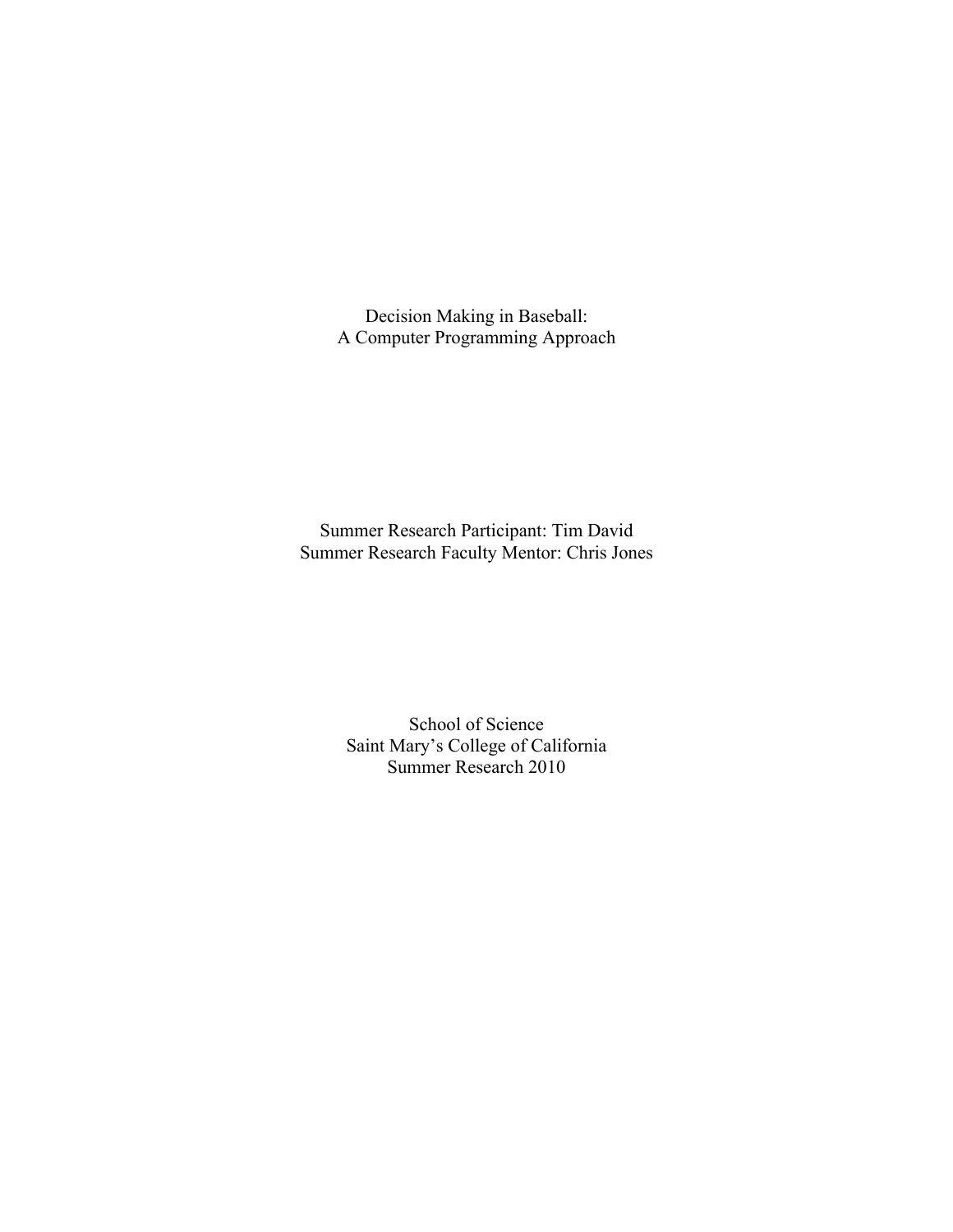#### Introduction

Baseball is a game of numbers. While other sports track statistics such as points scored, assists, and minutes played, baseball documents nearly every action that takes place such as batting average, slugging percentage, and earned run average. Statistics are prevalent in baseball because they are used primarily as predictors. Over a hundred years of statistics have shown us statistical norms as well as regression indicators within the game of baseball. Teams that implement statistical research are at an advantage in the professional ranks, as many professional baseball teams continually hire team statisticians and analysts. However, not much research has been put into amateur leagues. Statistical analysis allows professional coaches to optimize lineups, scout players, and make in-game managerial decisions. The success of statistics with professional coaches indicates that amateur coaches could benefit from them as well.

Some college coaches do their best to use their own statistics, but without organizations or researchers following closely, it becomes a burden. As a result, most amateur coaches go with their gut instincts. There is nothing inherently wrong with this approach, as most coaches have had years of both playing and coaching experience, but there is a better way to approach the situation. We believe that there is a way to bring high-level statistics and decision-making tools to amateur coaches, and it can be as easy as keeping score. Most coaches keep their scorebook with them throughout the game anyway. However, the goal of our project was to digitize this process, as well as allow these digital stats to easily translate into an aid for amateur coaches -- a tool that they can use in order to make smarter decisions, as well as predict, with fairly good accuracy, the outcome resulting from their decisions.

In order to be practical, this program needed to be on something portable that could allow coaches to bring it to their games as they would a scorebook. It had to be as simple to use and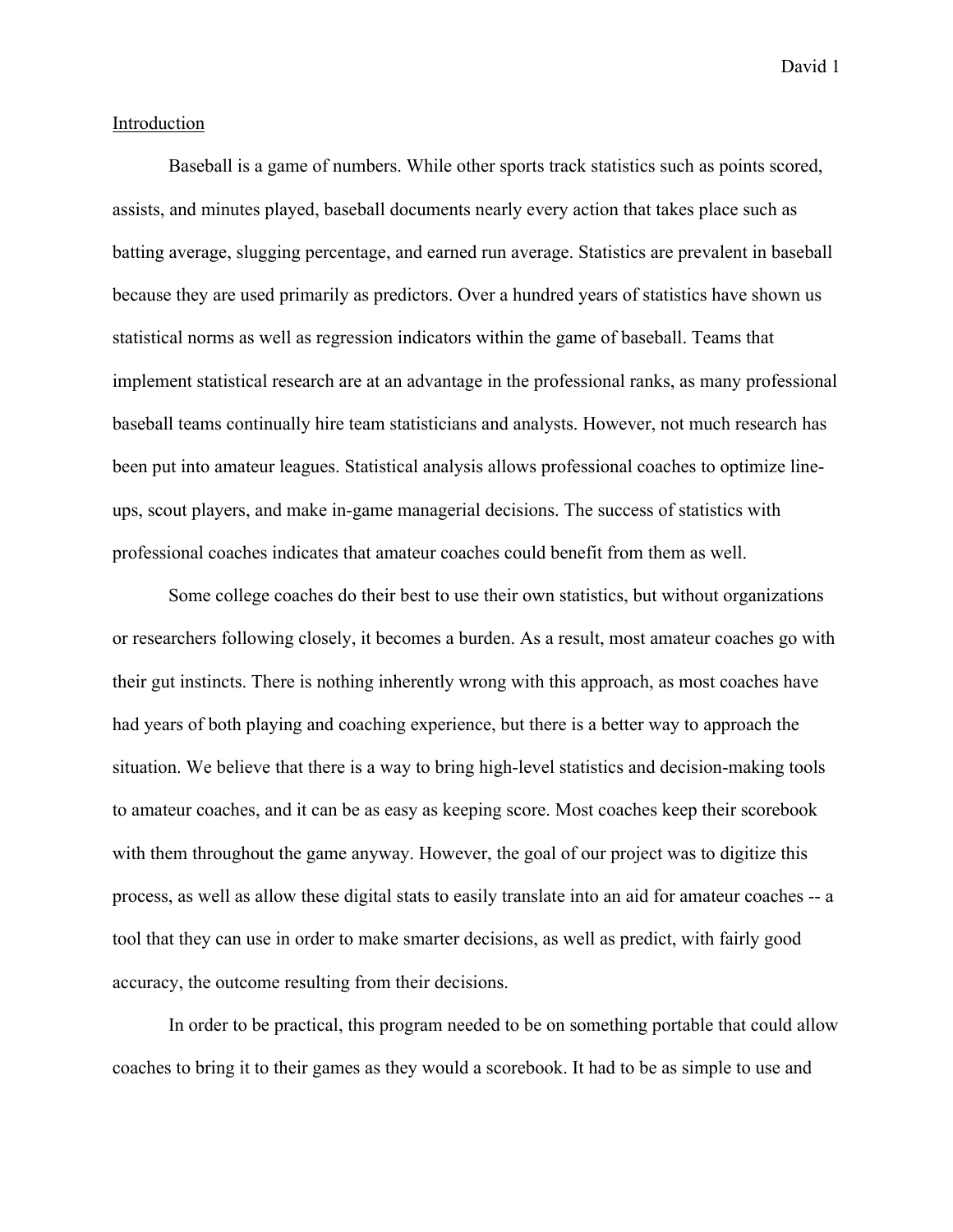access as possible or else it would not get used because it would not be practical because most decisions need to be made quickly. The iPad platform was an ideal solution.

#### Background

There have been areas of our research that people have touched on, but it has never been centralized. Score-keeping capabilities already exist through apps such as  $GameChange^{TM}$  and ESPN's iScore<sup>TM</sup>. Both of these apps track baseball games allow the user to track the game as it progresses, storing the statistics in a user friendly database. Additionally, several statistical predictors have been developed through Sabermertics (Society for American Baseball Research). These statistics aim to remove error from classic baseball statistics which have been shown to be poor indicators of skill. Sabermetric statistics focus in on the areas that professional baseball players can control. Without the element of luck, Sabermetrics allows statisticians to better predict the outcome of baseball events. Although both of these capabilities are vastly important in what we are trying to do, no one has created a program that tracks stats and then instantly sends the info that is gathered to compute the probability of certain situations occurring. The goal of our project was for a coach to be able to track the game they are in and, based on the situation of the game and the current players, be able to see what affect certain managerial decisions would have on the outcome of the game, such as bunting, base stealing, or substitutions. As a result, managers could instantaneously opt for the decision that gives them the highest percentage of winning the ballgame. Additionally, this type of research has not been done with amateur athletes in mind. Score-keeping and statistical databases have been developed before, but not in the way that we are proposing.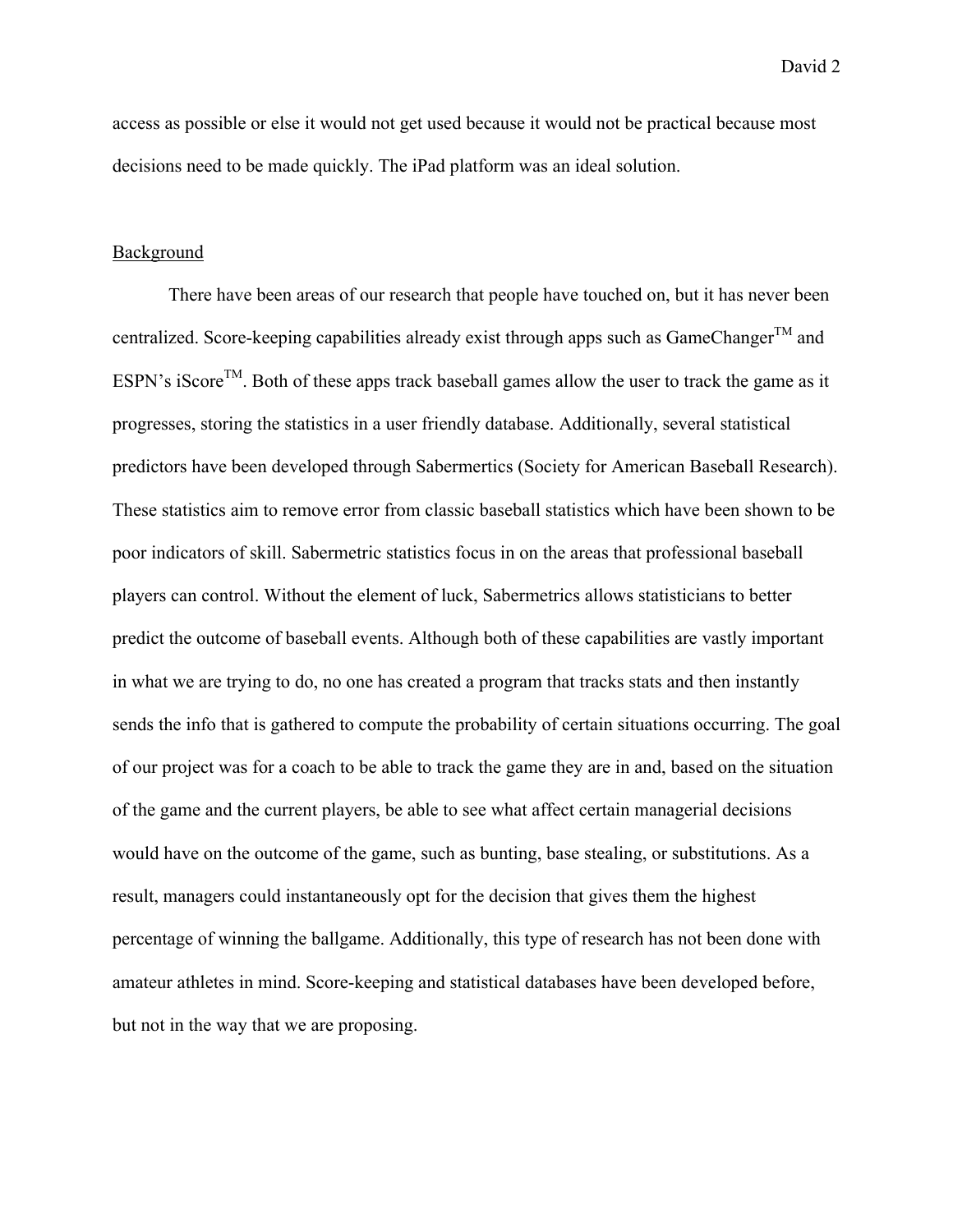#### Resources and Method

In order to study the problem, we had to gain an understanding of a wide range of topics. First, we had to understand basic and advanced baseball statistics, such as batting average, slugging percentage, and on base percentage. In addition, we also had to learn advanced baseball statistics such as OBP, OPS qERA, and SIERA, as well as the significance and statistical relevance of each. Each statistic has its own metric, its own expected values, and its own regression rate. Sabermetrics was essential to this research because it is the most up to date research in baseball statistics and provides the most relevant outcomes. In addition to Sabermetric knowledge, we also had to learn how to utilize the iPhone Software Development Kit (SDK) that is essential in developing applications for the iPad. Unique to Apple iOS products, the SDK includes a programming platform, C++, as well as a graphic user interface (GUI) that they call the interface builder. Coming in with very little knowledge of computer programming, we had to learn all of the language before we could begin the project. We also utilized the iPhone SDK portion of the Apple website that provides programming instructions as well as tutorials that helped us get started with our project.

#### **Results**

In the given 10 weeks, we were not able to reach our goals, but we made great progress. We created five separate programs, that each contributed to what we were hoping to accomplish. Here are the five programs, listed by the names that we have given them:

#### *Baseball Counter*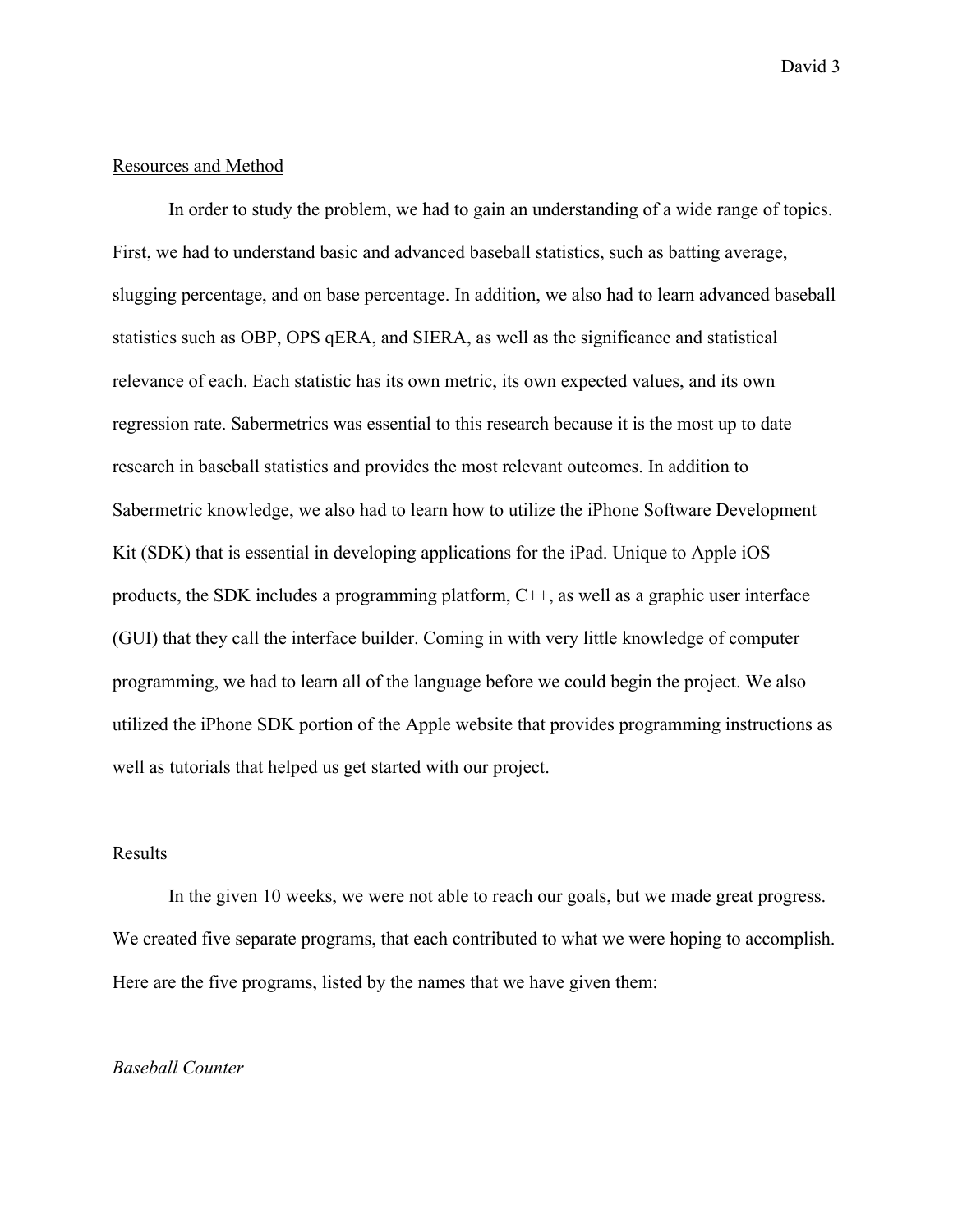The first program that we wrote attempted to track basic game functions. Tracking the game is a vital step of our overall goal, as the ability to make a decision is dependent upon the situation in the game. Additionally, tracking the game will eventually allow us to automatically add statistics to our individual player database. In this program, we were able to keep track of balls, strikes and outs for the given at bat, as well as the total number of balls and strikes thrown by the current pitcher. The program also has the ability to clear the total number of pitches thrown in preparation for a new pitcher, as well as the ability to clear all statistics in the event of a new game. We also designed the program so that all of these values could be inputted manually if the user should make a mistake. The ability to count balls and strikes was a simple counting system. Whenever the user clicks on the button labeled "Balls" or "Strikes", the program adds one to the total in the text field above (See Figure 1). These counters continue to increase until "Strikes" reaches three or "Balls" reaches four. At this point, both counters revert back to zero, as the at bat is over. Additionally, if the program reaches three "Strikes" before four "Balls," then the program adds one to the box labeled "Outs." In a similar fashion, as soon as "Outs" reaches three, its respective counter reverts back to zero. The program also has the ability to track the total number of strikes, balls, and overall pitches thrown by the current pitcher. This function is extremely similar to that of the "Balls" and "Strikes" counter, except there is no limit on how many pitches that can be thrown. The only way that the total number of strikes, balls, and overall pitches will revert to zero is if the user clicks the "New Pitcher" button. Until the "New Pitcher" button is pressed, every time that the user presses the "Strikes," "Balls," or "Foul" buttons, it adds to the total number of pitches thrown and its respective result of strike or ball. The "Foul" button adds to the total number of strikes thrown, the total number of pitches thrown, and the total number of strikes, as long as the number of strikes within the at bat is zero or one. If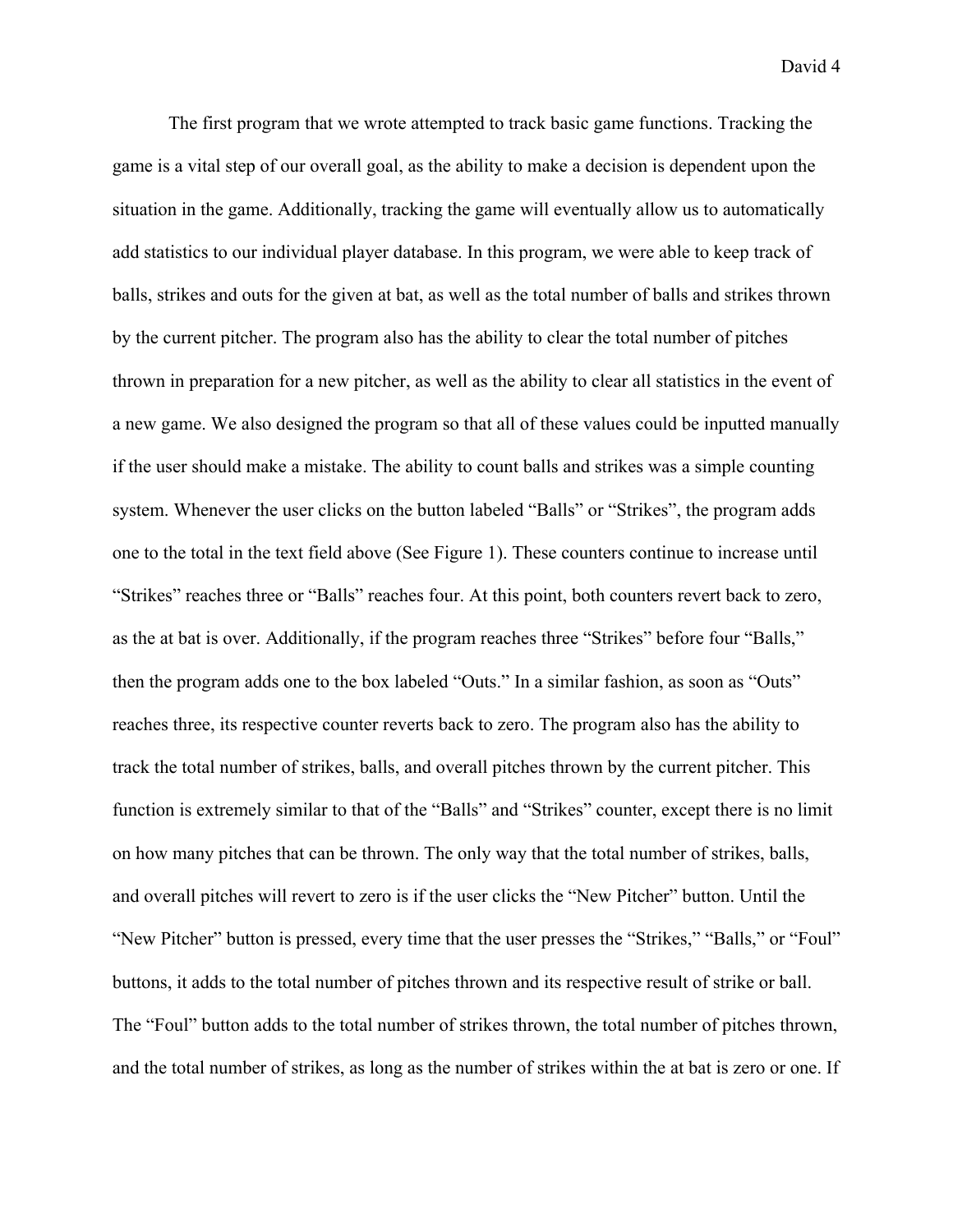the number of strikes within the at bat is two, clicking foul will not increase the total, it will only add to total strikes thrown and total pitches thrown.

#### *Strike Zone*

In addition to tracking balls and strikes, we also wanted to track pitch location. Statistics can help to predict what pitch type and pitch location a hitter can expect in a certain situation based on historical trends and patterns. To best predict pitch type and location, we first had to develop a way to record them. The strike zone program is set up with a visual display of a strike zone (See Figure 2). For simplicity, we designed the zone to have twenty-five boxes arranged in a five by five square. The sixteen boxes on the border of the zone represent balls, while the nine inner boxes represent strikes. Using a counting formula similar to the one used to track the total number of pitches thrown, we were able to track total balls and strikes from this program. We developed the program so that coaches can watch the pitch thrown in the game and then determine its location. Then the user will go to the program and click on the box that best represents where the pitch was thrown. If the selected box is within the strike zone, then the program adds a strike and if it is outside of the strike zone, then it adds a ball. Regardless of which box the user selects, immediately after a box is clicked, a menu labeled pitch type appears. On this menu, four standard pitches appear: fastball, change-up, curve-ball and slider. Similar to balls and strikes in this program, when the user selects which pitch type was thrown, one gets added to its total at the bottom of the page.

#### *Markov Chain*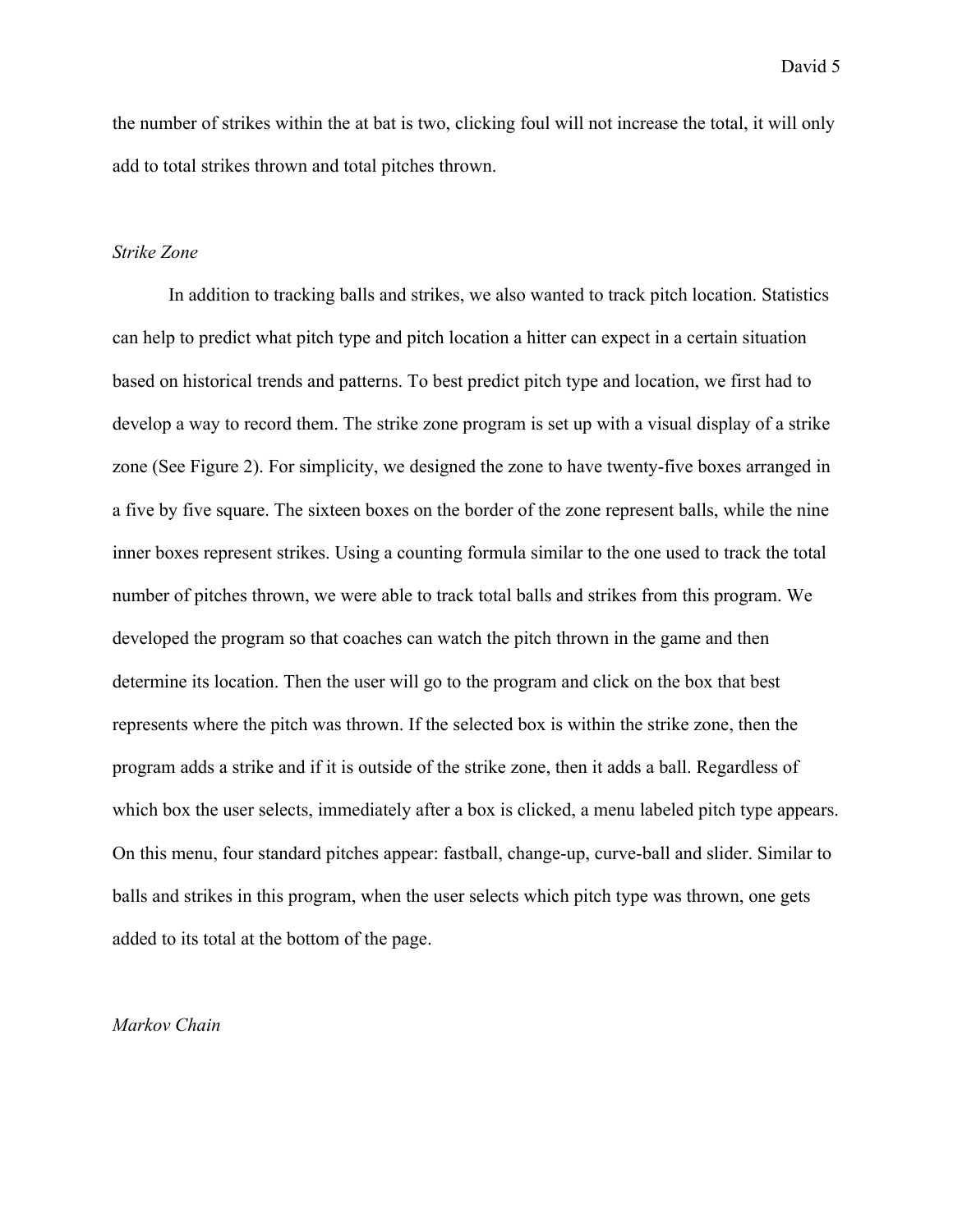One of the major statistical predictors in baseball is the Markov Chain. These chains can be utilized when a process can be separated into a finite number of states. An inning of baseball satisfies the needs of a Markov Chain. In every inning, there are twenty-five possible "states" or situations with outs and runners. All of the possible offensive situations revolve around a runner's occupancy of bases. There can be a runner at first, second, third, first and second, first and third, second and third, every base, or no runners on base. Each of these situations can occur with zero, one, or two outs. Additionally, there is the final state for every inning, which is three outs and no runners on base. The Markov Chain becomes a predictor when they examine the transition between these states. An example of a transition between states would be going from a runner on first with one out to a runner on first with two outs. By inputting the statistics of individual players into this twenty-five by twenty-five matrix, we were able to calculate the probability of all possible outcomes of an at bat (See Figure 3). Multiplying these matrices by themselves an infinite amount of times allows us to predict the number of runs a team would score per inning if it was made up of nine of the same player. This number is a good indication of the ability of the hitter.

In addition to the Markov Chain, this program also calculates other baseball statistics that can be used as predictors. The first four, BA, OBP, SLG, and OPS, are standard hitting statistics used in Major League Baseball. Batting Average (BA), is calculated by taking a hitter's total number of hits and dividing by at bats. It essentially calculates how often a player gets a hit. Slugging Percentage (SLG) is similar to BA, but it is the total number of bases a hitter gains per at bat. For example, if a player hits a double, he would gain two total bases. On Base Percentage (OBP) is the total number of times a hitter reaches based divided by total plate appearances, which appears as follows: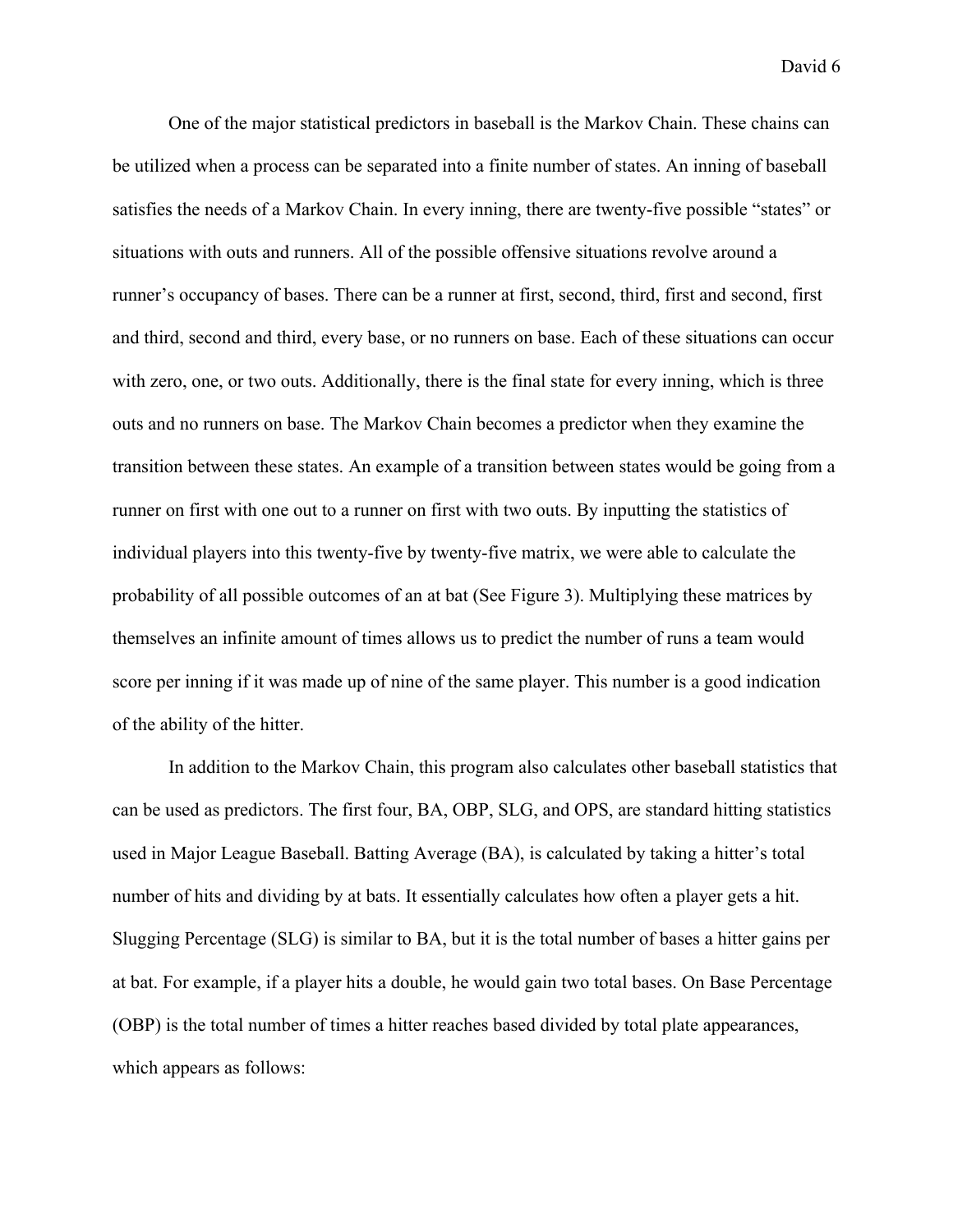$$
(H+BB+HBP)/(AB+BB+HBP+SF)\\
$$

On Base Plus Slugging (OPS) is simply the addition of OPS and SLG. Lastly, we calculated Runs Created (RC), which is an advanced statistic used in Sabermetrics. According to The Harball Times, RC "is a very good measure of the number of runs a batter truly contributed to his team's offense." The formula we used for RC is as follows:

$$
\frac{(H+BB+HBP-CS-GIDP)\times (TB+0.26(BB-IBB+HBP)+0.52(SH+SF+SB)}{(AB+BB+HBP+SH+SF)}
$$

# *Pitching Metric*

Similar to hitting statistics, we also calculated relevant pitching statistics (See Figure 4). The first two, Earned Run Average (ERA) and Walks and Hits per Innings Pitched (WHIP), are standard statistics in Major League Baseball. WHIP is derived by taking all walks and hits accrued by a pitcher and dividing by their total number of innings pitched. ERA is derived by multiplying a pitcher's total number of earned runs by nine and dividing by their total number of innings pitched. We also calculated Strike Out to Walk Ratio (K/BB) and Strikeouts Per Nine Innings  $(K/9)$ , which are not as commonly used, but are simple to calculate. Lastly, we calculated two stats, SIERA and qERA, that are not commonly used, but are highly praised in the Sabermetric community. According to Baseball Prospectus, Skill-Interactive Earned Run Average (SIERA) is "an estimate that more accurately gauges the run-prevention skills of a pitcher relative to his controllable skills." The formula for SIERA is as follows:

$$
6.22-18.05\times(SO\,/\,PA)+11.292\times(BB\,/\,PA)-1.721\times((GB-FB-PU)\,/\,PA)+10.169\times((SO\times PA)^2)
$$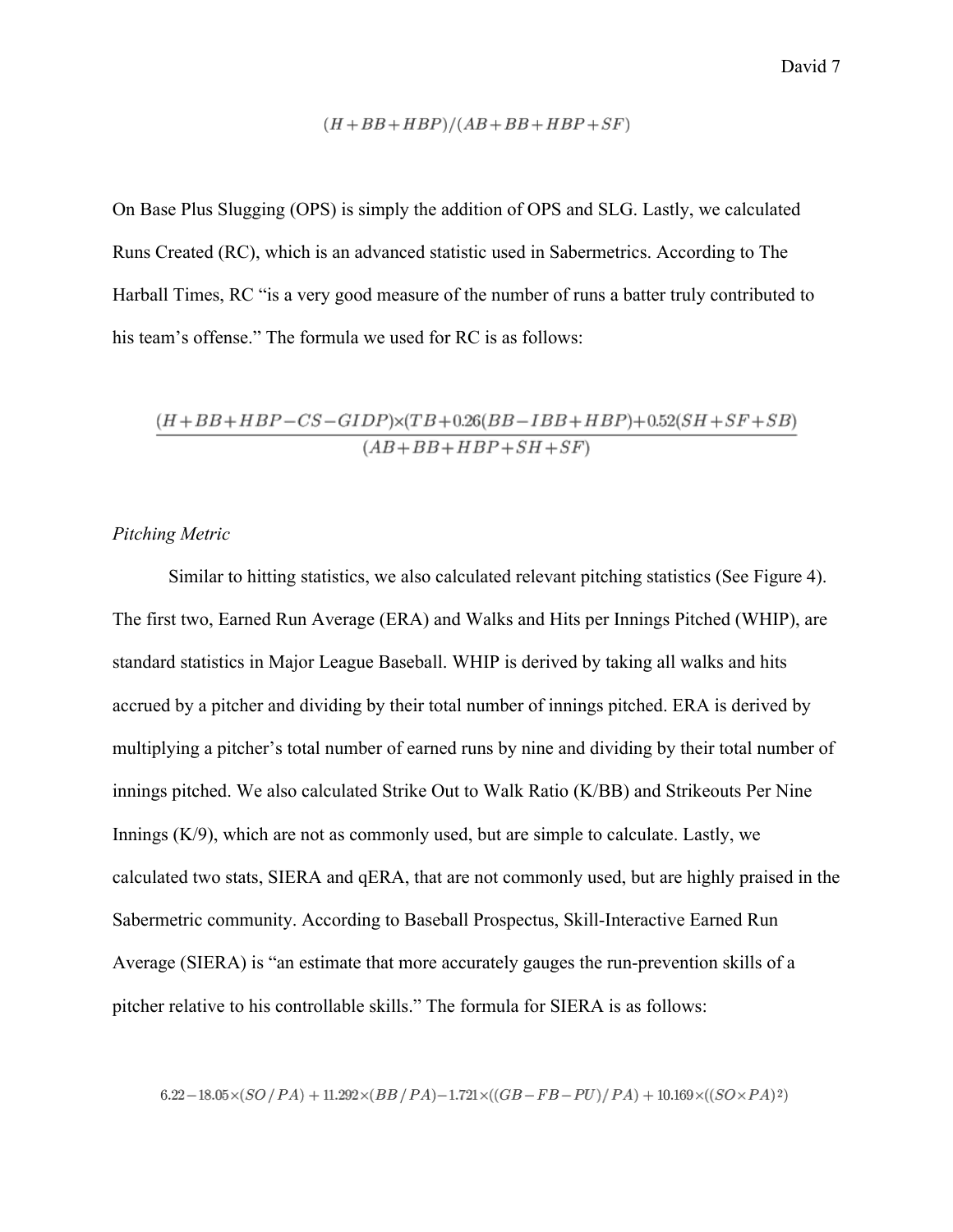$$
-7.069 \times (((GB - FB - PU)/PA)^2) + 9.561 \times (SO/PA) - 4.027 \times (BB/PA) \times ((GB - FB - PU)/PA)
$$

According to Baseball Prospectus, qERA "estimates what a pitcher's ERA should be based solely on his strikeout rate, walk rate, and his groundball to flyball ratio." The formula for qERA is as follows:

$$
(2.69 + K\% \times (-3.4) + BB\% \times 3.88 + GB\% \times (-.66))^2
$$

There are several more predictive statistical available through Baseball Prospectus, The Hardball Times, and other baseball research sites, but we felt that these were the most relevant pitching statistics for the purposes of our project.

#### *Core Data*

Another necessary component of our overall goals was data storage. While we had developed many counters and calculators, until we could persist data, we would have to manually input all of our statistics. The main method of data persistence in the Apple iOS is Core Data. Using Core Data, we began to create a database that we hoped to be able to integrate with each of our individual programs. With Core Data, we were able to create a simple, user friendly database, but we have yet to discover a way to use it with our other programs. The main page of the database has a list of players, sorted alphabetically and arranged by team (See Figure 5). Clicking on the name of the player takes the user to the player information page (See Figure 6). This page lists all of the statistics that are relevant to the Markov Hitting Chain as well as all of the pitching metrics. It is simple to manually add a new player from the main page as well, where the user can input all of the necessary statistical information. Our goal was for this player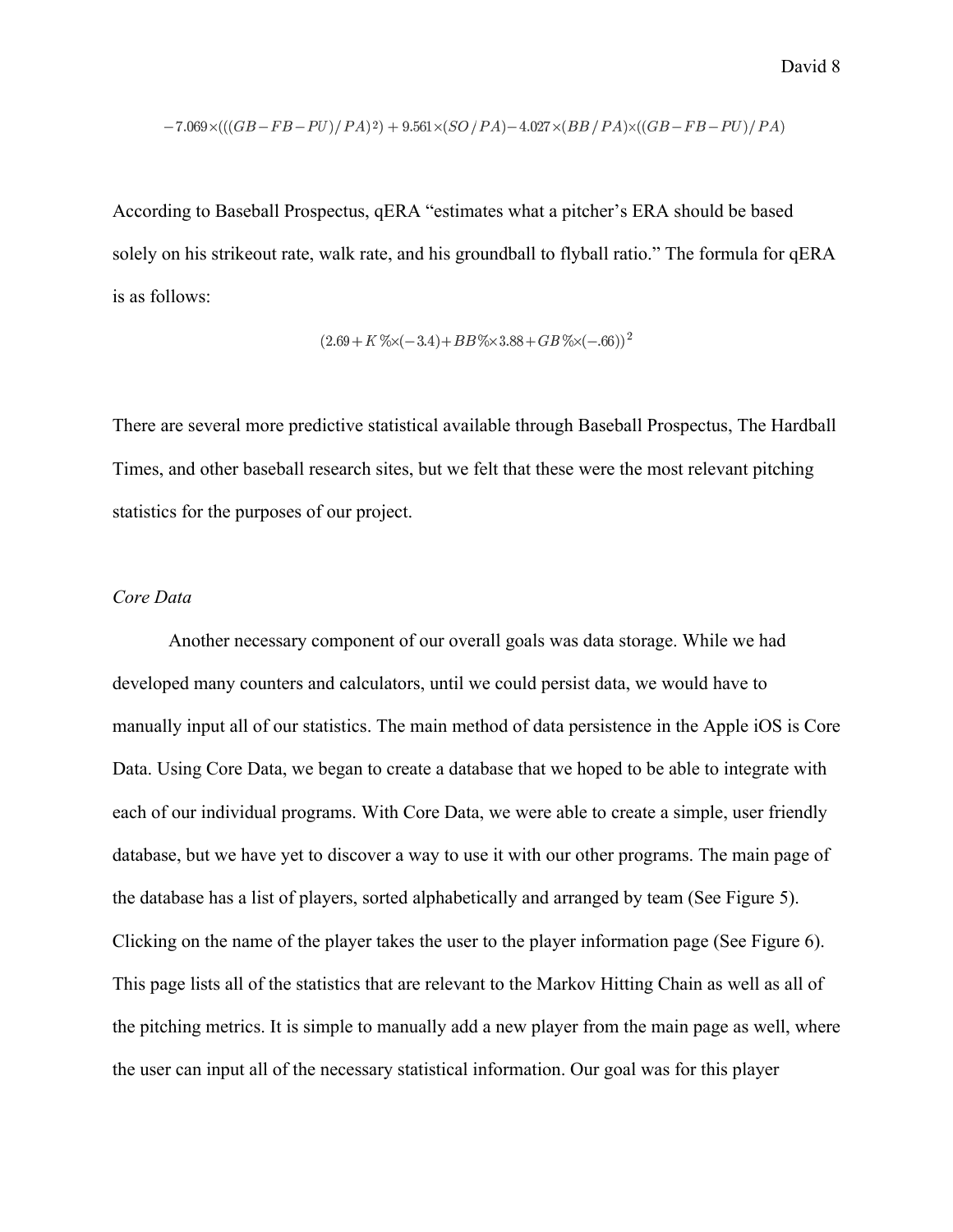information page to connect with the Baseball Counter and Strike Zone pages so that players could have their statistics updated automatically. Additionally, we hoped that selecting a player would automatically input his statistics into either the Markov Chain Program or the Pitching Metric Program.

## Conclusion

Although we made great progress in our allotted ten weeks of research, there is still a lot to be done with each of our programs in order to reach our goals. The first program that could use improvement is the Baseball Counter. Although it is a basic program and serves its purpose well, it will need a few additions once everything else is developed. We will need the program to track innings because certain situations depend upon leverage and the situation in the game. For example, some decisions, such as bunting, are more appropriate later in a game than earlier. In addition, we will have to develop a way to track the results of each at bat. As the program functions now, it only records outs, regardless of how they occurred. Developing the program so that it includes results will allow us to update player databases automatically. In order to do this, we will also have to develop a way to indicate which player is at bat or on the pitcher's mound so that we know who to credit with the statistics.

We were also hoping to add a feature to the Strike Zone Program as well. While this page is mostly complete, we were hoping to add the occurrence of pitch types in specific counts. With this feature, a batter could go to the database and see what the opposing pitcher tends to throw when he has, for example, two balls and two strikes on the hitter.

We were also working on connectivity between pages. As I mentioned earlier, we would like to be able to program a line-up into the Baseball Counter Program and the Strike Zone Program so that they could actively add statistics to our database.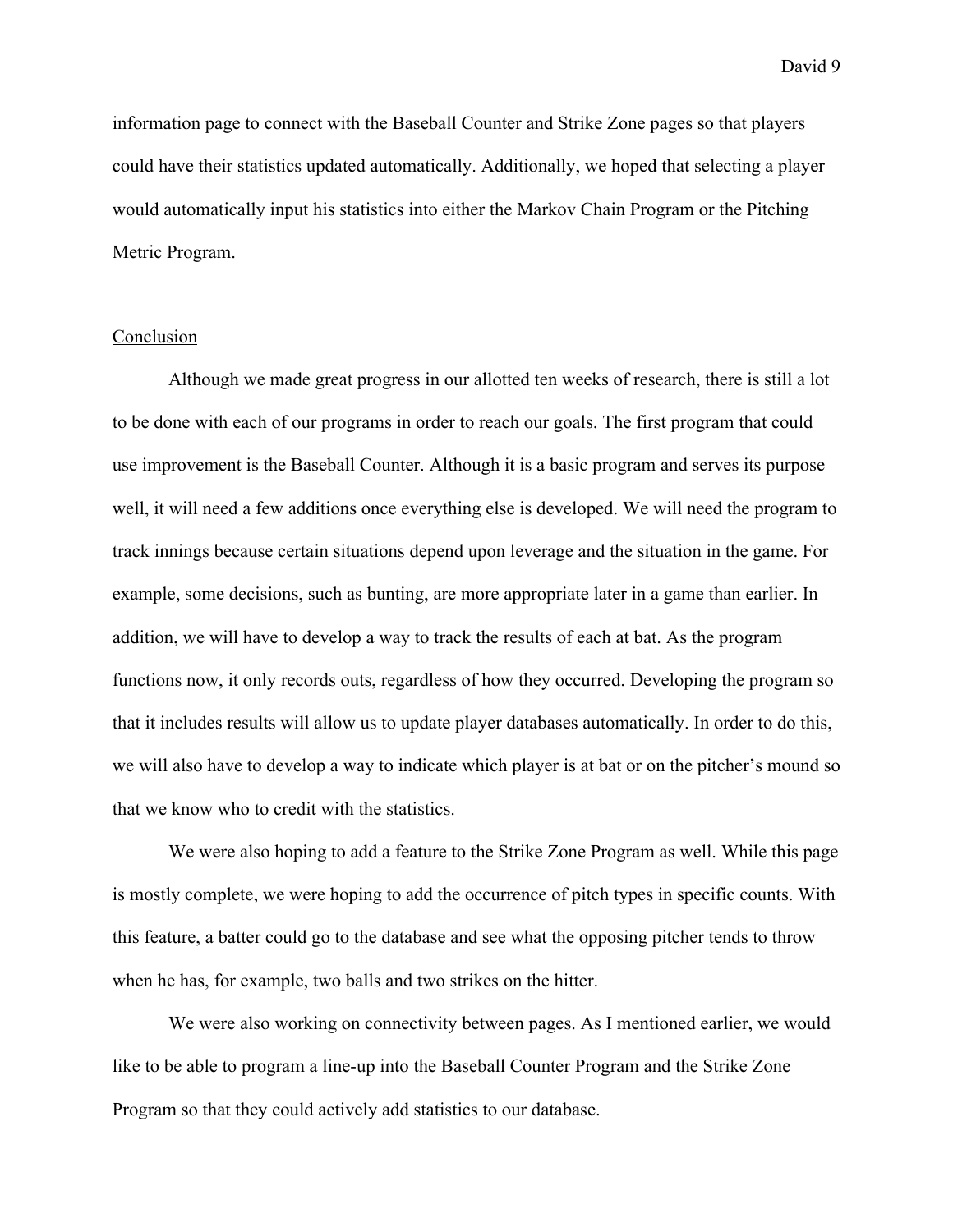Lastly, we would have liked to implement the decision making aspect of our program. However, with only ten weeks, the majority of our time was devoted to developing the preliminary programs that were necessary in order to develop the decision making portion. When we make the necessary changes to our basic programs, we will be able to implement the decision making aspect of the program.

Overall, in ten weeks we accomplished quite a bit. We developed a greater understanding for computer programming an addition to developing five separate programs that we hope to be able to integrate in the near future. While there is still work to do, we made great strides in our ten weeks of summer research.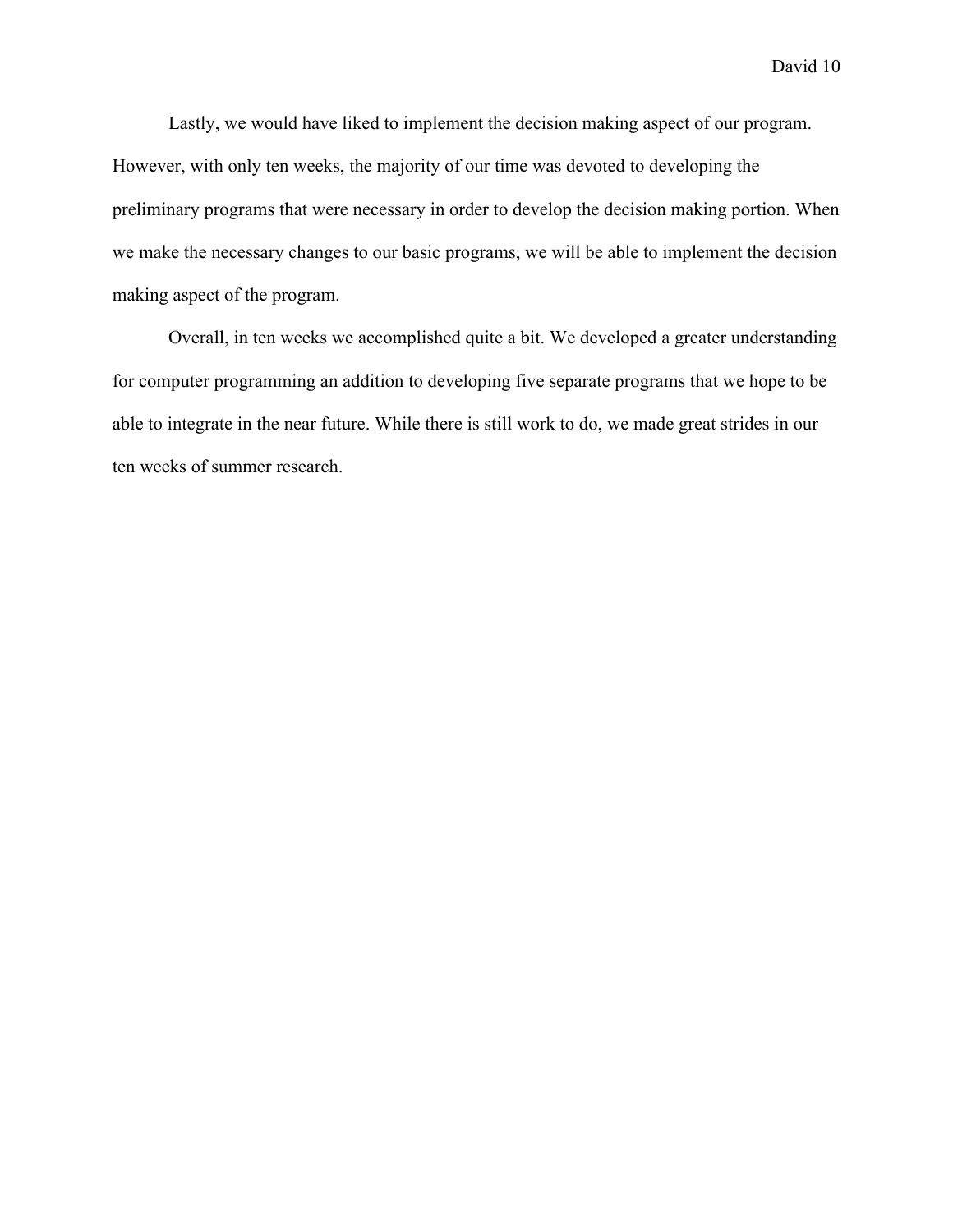## Works Cited

- "Glossary." *Baseball Prospectus*. Web. 13 Sept. 2010. <http://www.baseballprospectus.com/glossary/>.
- Goldstein, Neal, and Tony Bove. *IPad Application Development for Dummies*. Hoboken, NJ: Wiley Pub., 2010. Print.
- The Hardball Times. "THT Glossary." *The Hardball Times*. Web. 13 Sept. 2010. <http://www.hardballtimes.com/main/statpages/glossary/>.

"Introducing SIERA." *Baseball Prospectus*. Web. 13 Sept. 2010.

<http://www.baseballprospectus.com/article.php?articleid=10032>.

"IOS Dev Center." *Apple Developer*. Web. 13 Sept. 2010.

<http://developer.apple.com/devcenter/ios/index.action>.

Mark, Dave, and Jeff LaMarche. *Beginning IPhone 3 Development: Exploring the IPhone SDK*. Berkeley, CA: Apress, 2009. Print.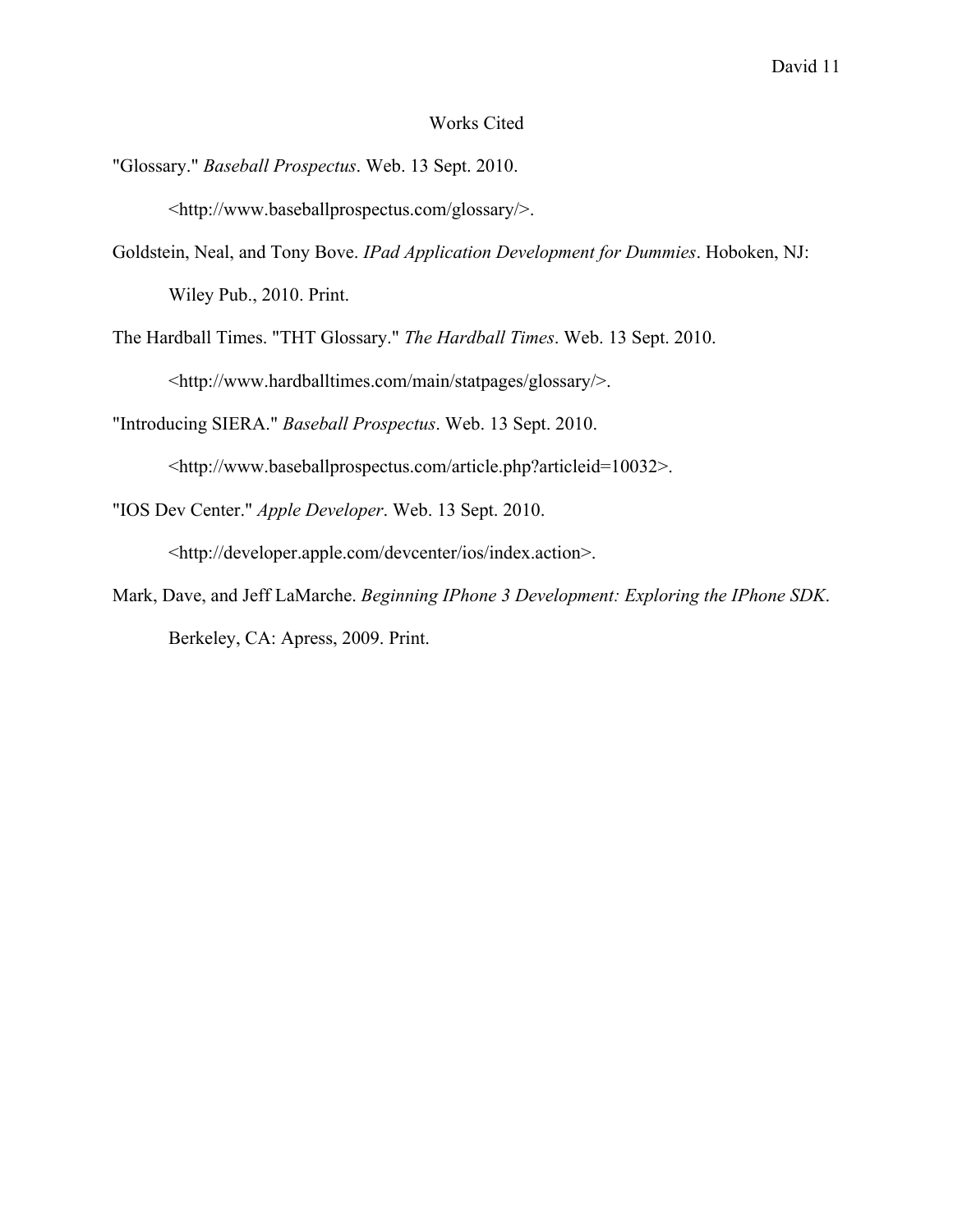#### Appendix I: Statistics Glossary

Recorded Statistics: AB: At Bats PA: Plate Appearances SO: Strike Outs BB: Walks HBP: Hit By Pitch TB: Total Bases SF: Sacrifice Fly SH: Safcrifice Hit GB: Ground Ball FB: Fly Ball PU: Pop Up SB: Stolen Bases CS: Caught Stealing GIDP: Gets In Double Play

Calculated Hitting Statistics:

 $BA: (H/AB)$ OBP:  $(H+BB+HBP)/(AB+BB+HBP+SF)$  $\overline{\text{SLG}} \cdot (TB/AB)$  $OPS: (OBP + SLG)$ RC:  $(H+BB+HBP-CS-GIDP)\times (TB+0.26(BB-IBB+HBP)+0.52(SH+SF+SB)$ 

 $(AB+BB+HBP+SH+SF)$ 

Calculated Pitching Statistics:

ERA  $\frac{(ER\times 9)}{IP}$ 

WHIP:  $\frac{(BB+H)}{IP}$ 

OERA:  $(2.69 + K\% \times (-3.4) + BB\% \times 3.88 + GB\% \times (-.66))^2$ 

K/9:  $\frac{(SO\times 9)}{IP}$ 

 $K/BB: SO/BB$ 

 $SIERA: 6.22-18.05\times(SO/PA) + 11.292\times(BB/PA) - 1.721\times((GB-FB-PU)/PA) + 10.169\times((SO \times PA)^2)$  $-7.069 \times (((GB - FB - PU)/PA)^{2}) + 9.561 \times (SO/PA) - 4.027 \times (BB/PA) \times ((GB - FB - PU)/PA)$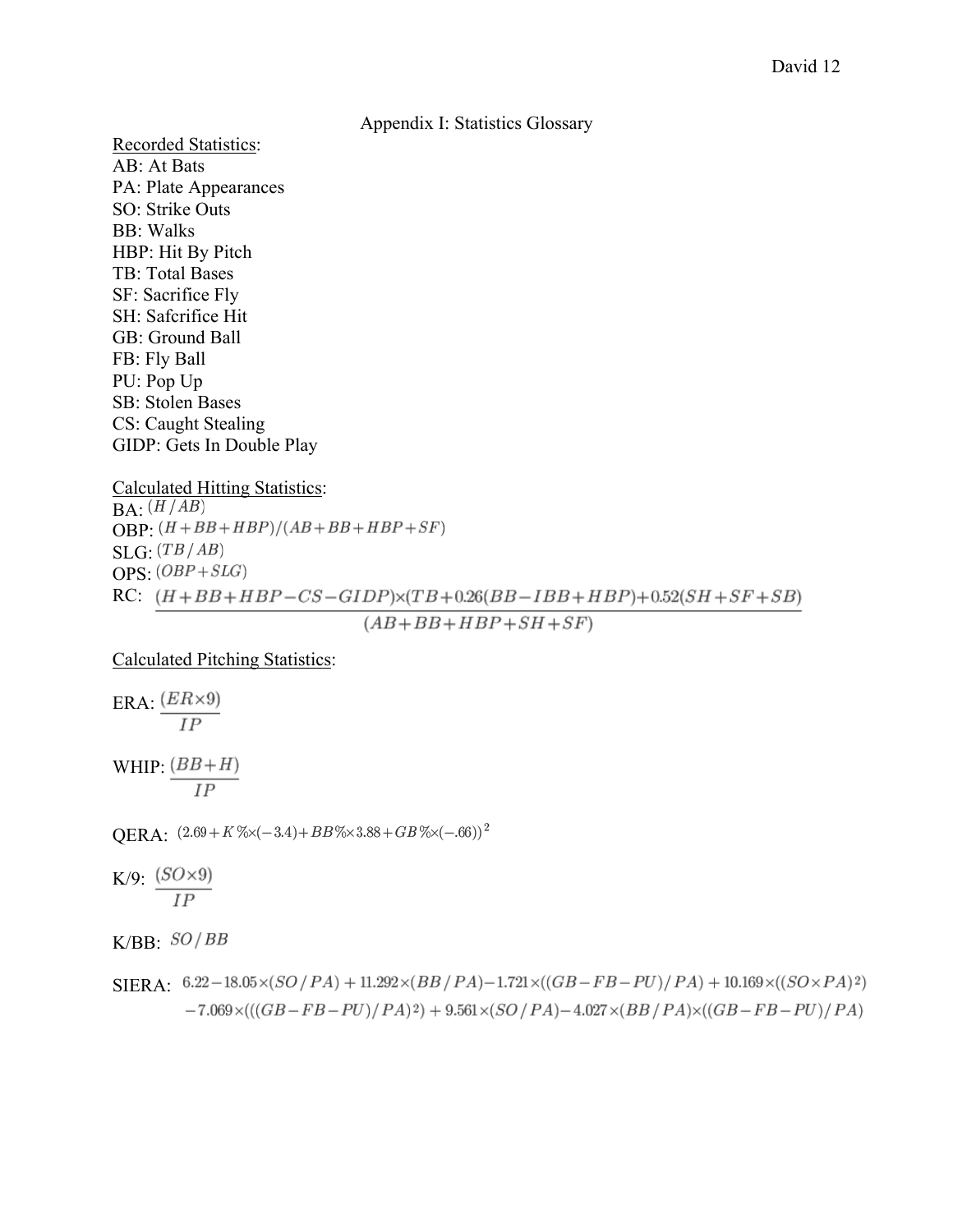$\mathcal{H}^{\text{max}}_{\text{max}}$ 

# Appendix II: Screen Shots

| iPad <i>କ</i> |                | 2:31 PM             | 100%                 |  |
|---------------|----------------|---------------------|----------------------|--|
|               |                |                     |                      |  |
|               |                |                     |                      |  |
|               |                |                     |                      |  |
|               |                |                     |                      |  |
|               |                |                     |                      |  |
|               | <b>Strikes</b> | <b>Balls</b>        | Outs                 |  |
|               | Strikes Thrown | <b>Balls Thrown</b> | <b>Total Pitches</b> |  |
|               |                |                     |                      |  |
|               | Foul           |                     | Clear                |  |
|               |                | <b>New Pitcher</b>  |                      |  |

 $\mathcal{L}^{\text{c}}$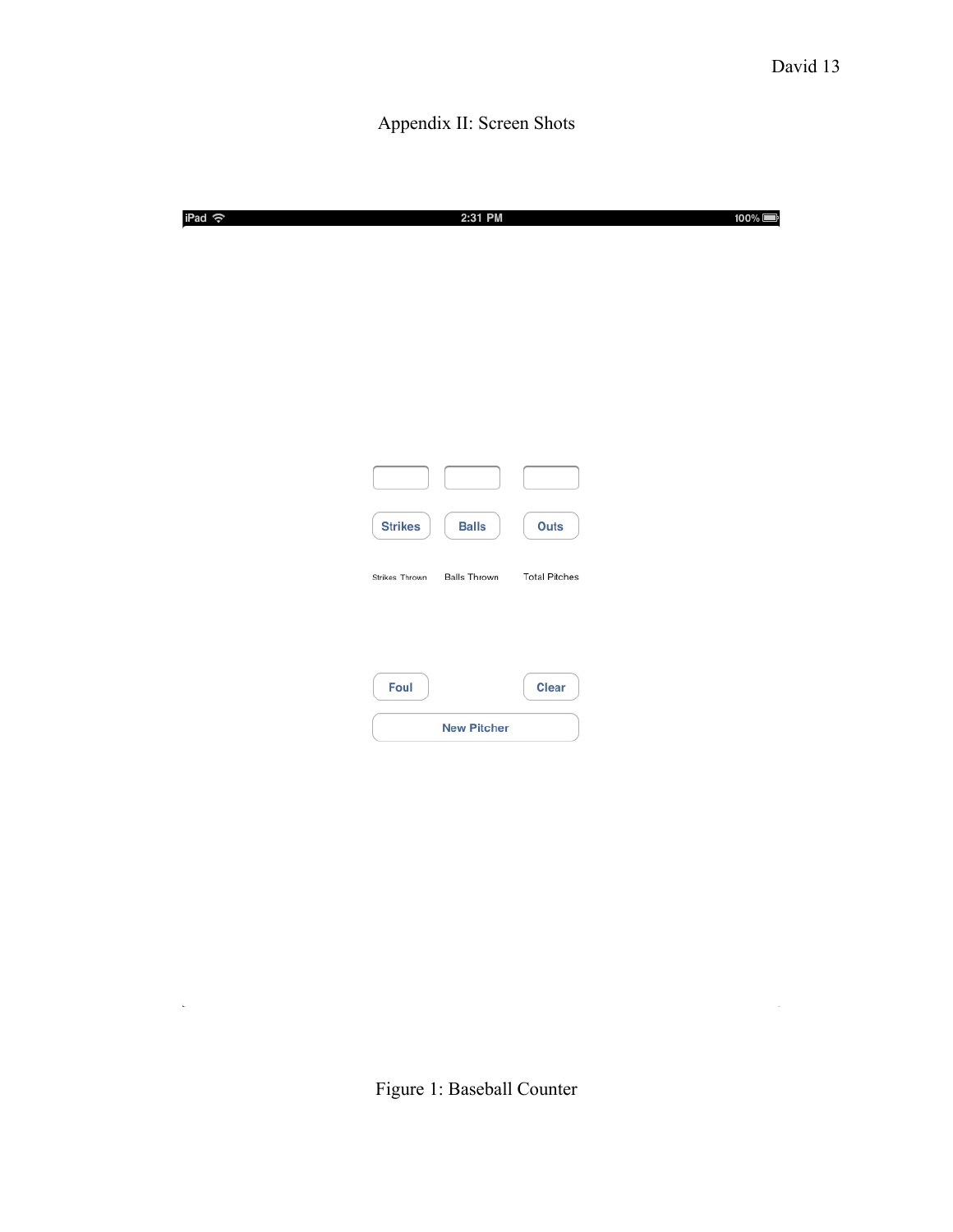





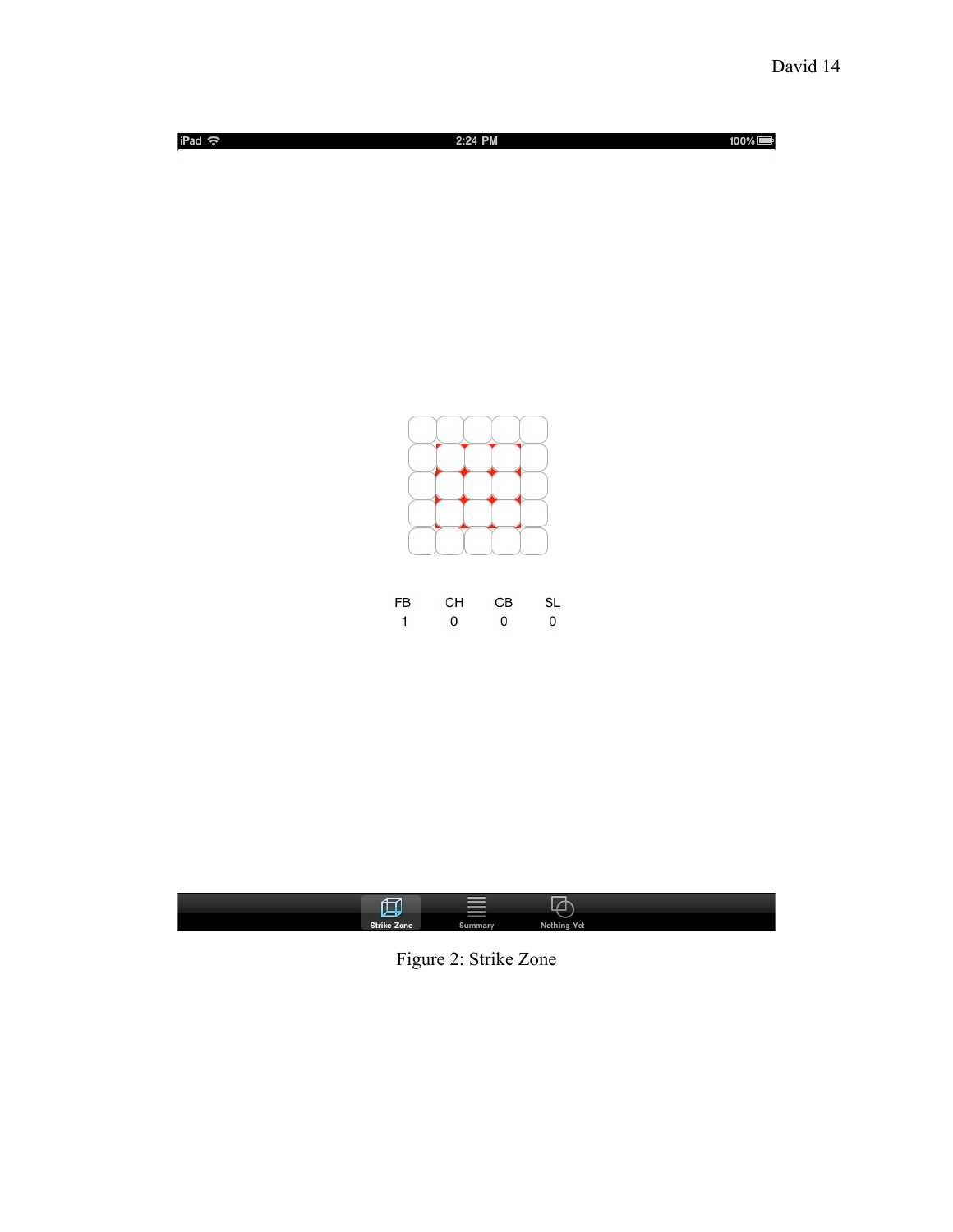| iPad 令                                                         |                   |                        | 2:57 PM                   |            |                         | $100\%$ |
|----------------------------------------------------------------|-------------------|------------------------|---------------------------|------------|-------------------------|---------|
|                                                                |                   |                        |                           |            |                         |         |
| Walks                                                          | 66                | Stolen Bases           | 11                        | BA         |                         |         |
| Hits                                                           | 111               | <b>Caught Stealing</b> | $\ensuremath{\mathsf{3}}$ | OBP        |                         |         |
| Doubles                                                        | 23                | Hit by Pitch           | $\mathbf{1}$              |            |                         |         |
| Triples                                                        | $\mathbf{1}$      | Intentional BB         | 24                        | <b>SLG</b> |                         |         |
| Home Runs                                                      | 23                | Sac. Fly               | $\overline{4}$            | OPS        |                         |         |
| At bats                                                        | 376               | Sac. Hit               | $\circ$                   | RC         |                         |         |
|                                                                |                   | GIDP                   | 18                        | 9 of me!   |                         |         |
|                                                                |                   |                        |                           |            |                         |         |
|                                                                |                   |                        |                           |            |                         |         |
|                                                                |                   |                        |                           |            | DO!                     |         |
|                                                                |                   |                        |                           |            |                         |         |
|                                                                |                   |                        |                           |            |                         |         |
|                                                                |                   |                        |                           |            |                         |         |
|                                                                |                   |                        |                           |            |                         |         |
| W<br>Υ<br>Q<br>Ε<br>T<br>U<br>O<br>$\mathsf{R}$<br>P<br>€<br>I |                   |                        |                           |            |                         |         |
| $\mathbf S$<br>F<br>G<br>Κ<br>D<br>Η<br>J<br>L<br>A<br>return  |                   |                        |                           |            |                         |         |
| Z<br>♤                                                         | $\mathsf{C}$<br>X | V<br>B                 | N                         | M          | $\overline{\cdot}$<br>ļ | ♤       |

 $\cdot$ 

 $.7123$ 

Ş

,

 $.7123$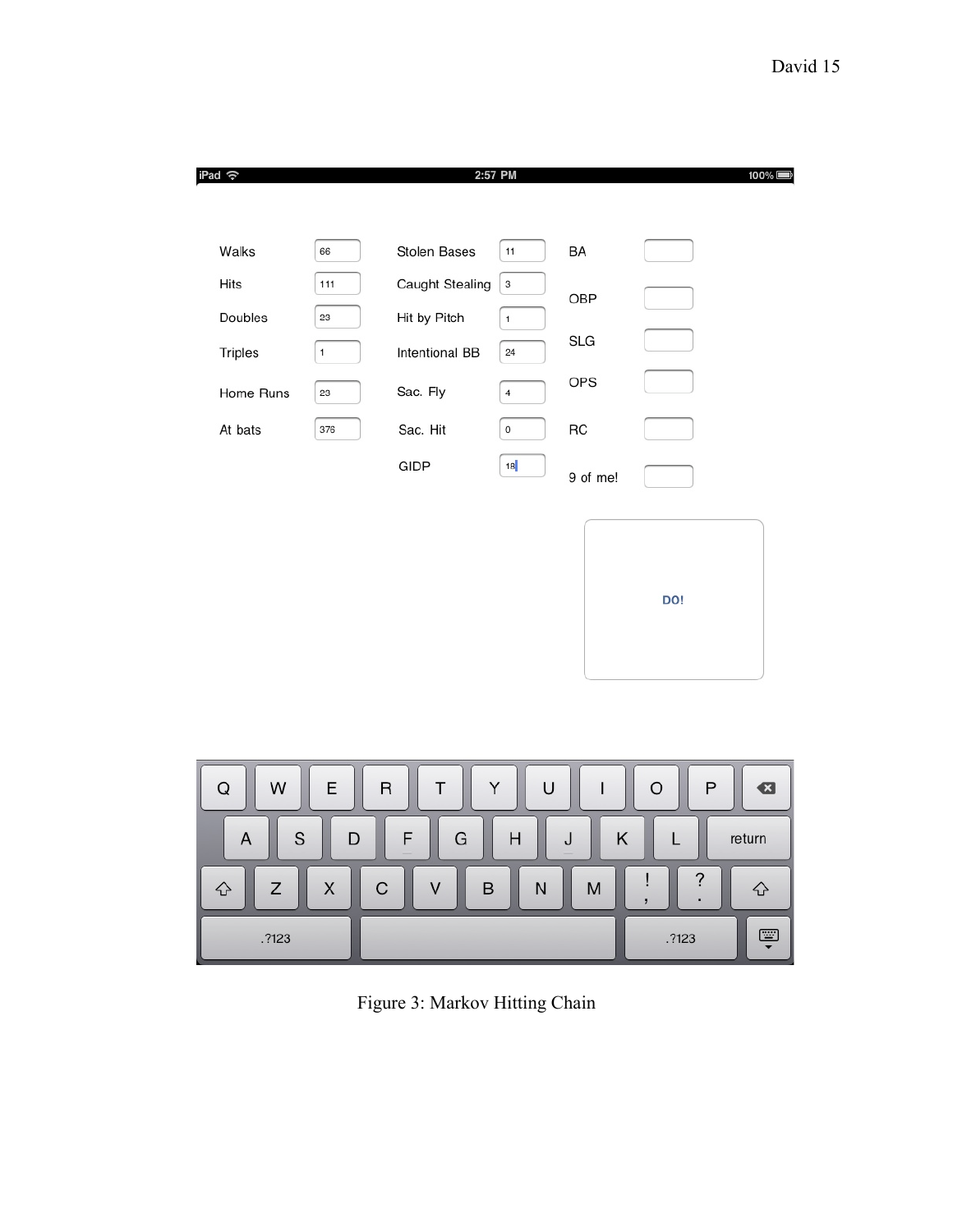| iPad 令 |                     | 3:01 PM |              |                     | $100\%$ |
|--------|---------------------|---------|--------------|---------------------|---------|
|        |                     |         |              |                     |         |
|        |                     |         |              |                     |         |
|        | Innings             | 155     | ERA          |                     |         |
|        | Hits                | 121     | WHIP         |                     |         |
|        | <b>Earned Runs</b>  | 34      | QERA         |                     |         |
|        | Runs                | 36      | <b>SIERA</b> |                     |         |
|        | <b>Ground Balls</b> | 192     | K/9          |                     |         |
|        | Fly Balls           | 141     | K/BB         |                     |         |
|        | Walks               | 156     |              |                     |         |
|        | <b>Strike Outs</b>  | 36      |              |                     |         |
|        |                     |         |              | Let's do this thing |         |
|        |                     |         |              |                     |         |
|        |                     |         |              |                     |         |

| E<br>W<br>Q | $\mathsf{R}$<br>ιı | ∩ | P<br>$\left\langle \mathbf{x}\right\rangle$ |
|-------------|--------------------|---|---------------------------------------------|
| S<br>D<br>A | G<br>Н<br>_        |   | return                                      |
| ı<br>Z<br>X | C<br>B<br>N        | M | ≘<br>♤<br>٠                                 |
| .?123       |                    |   | $\Box$<br>.7123<br>$\blacktriangledown$     |

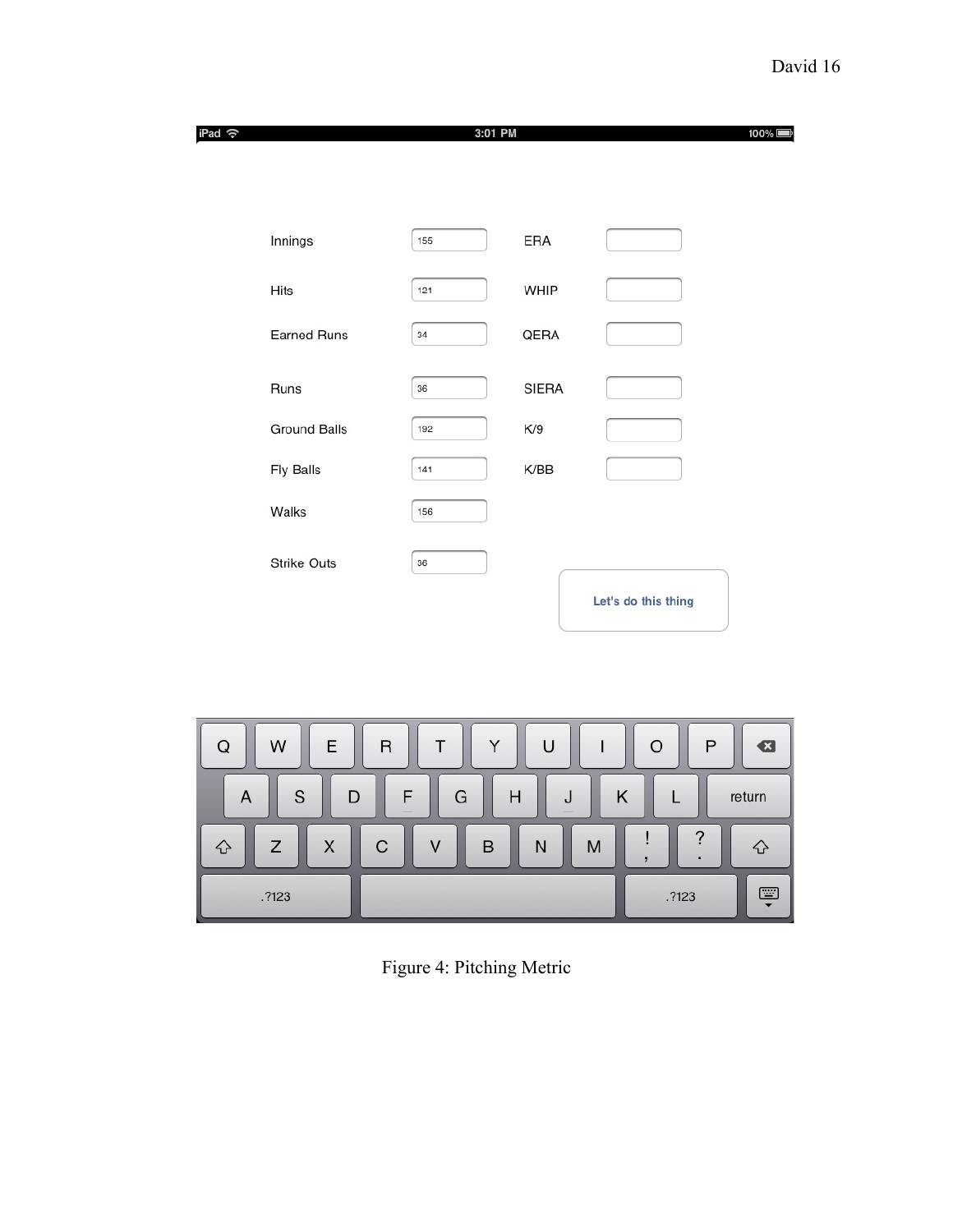

Figure 5: Core Data – Main Page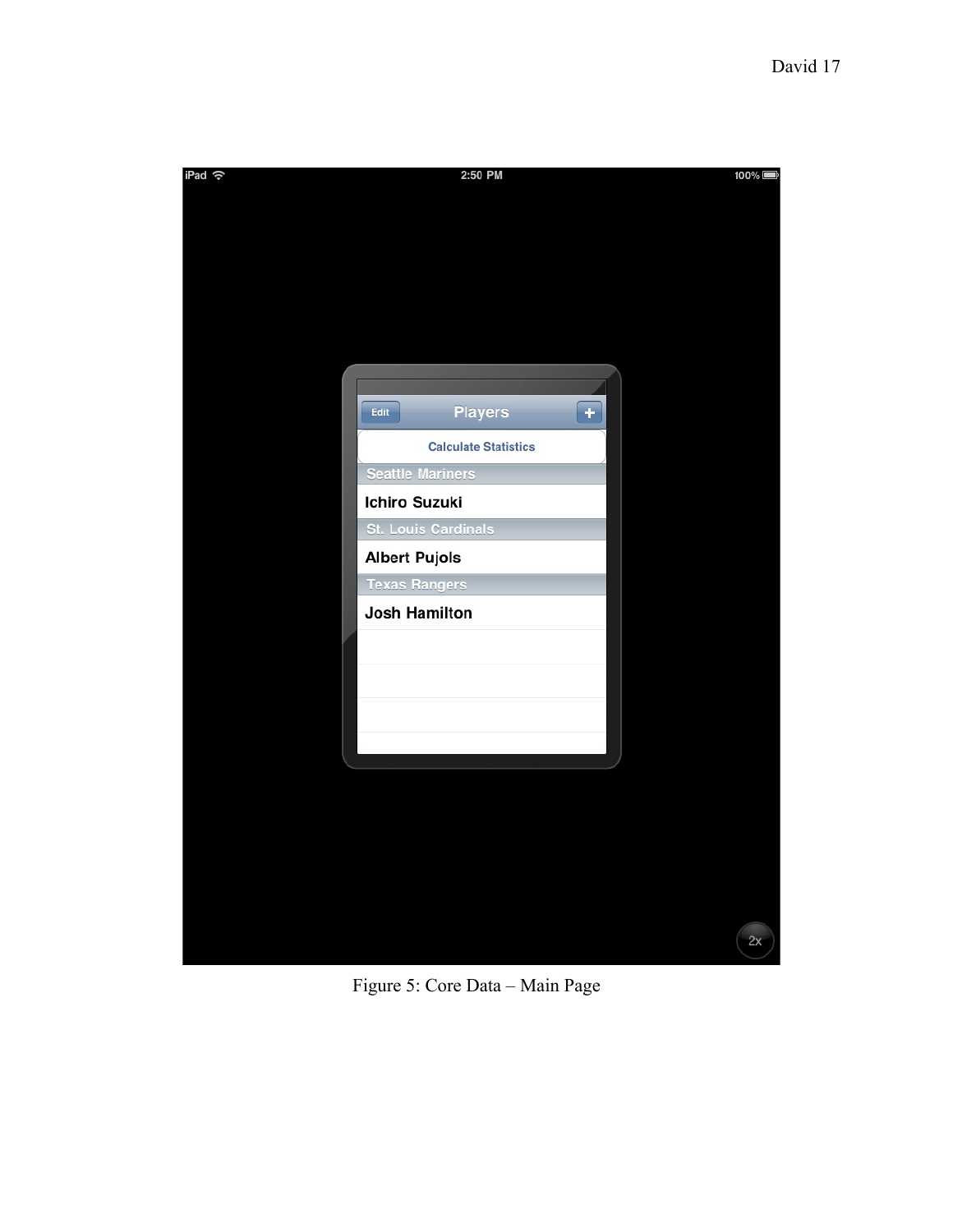

Figure 6: Core Data – Player Information Page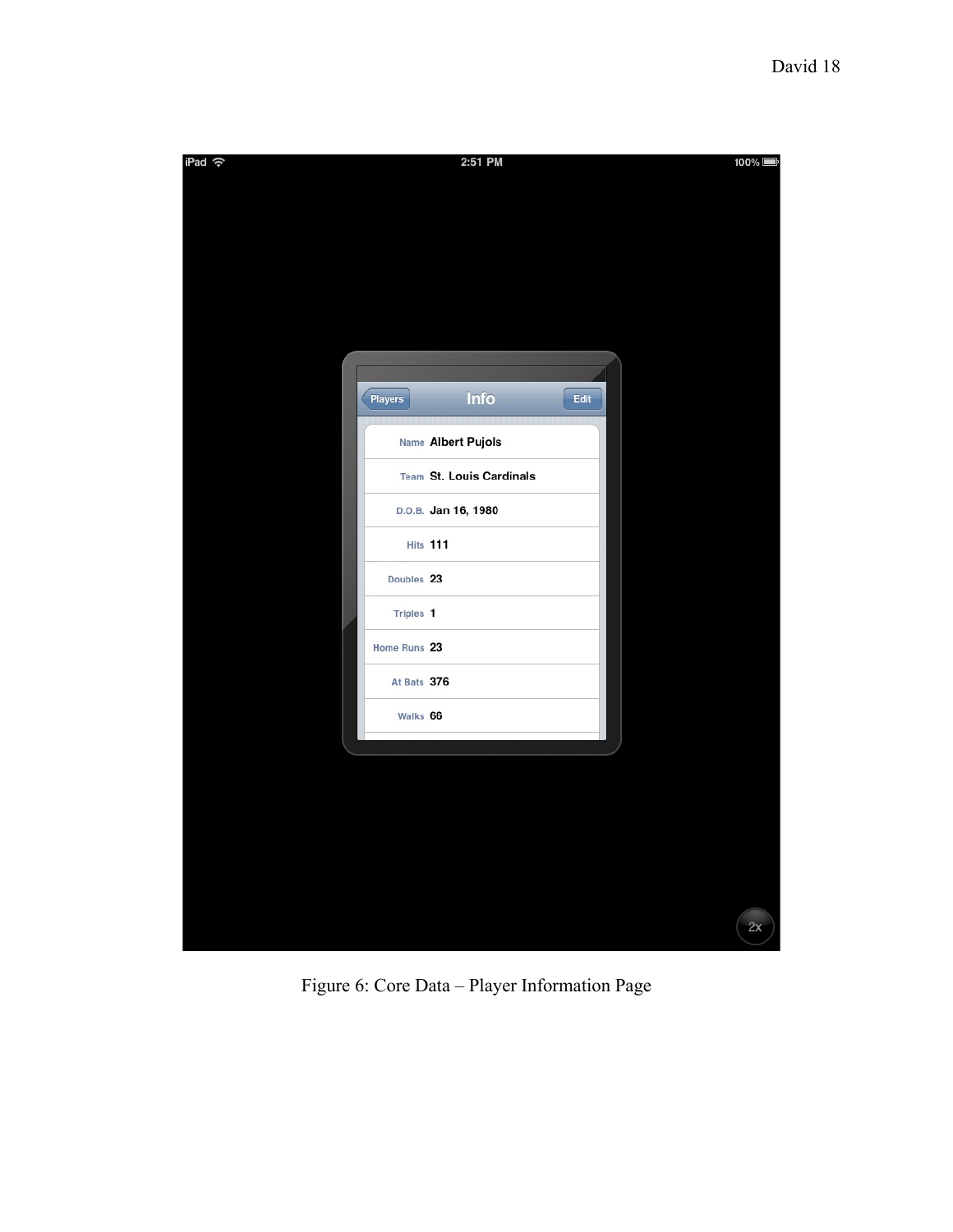# Appendix III: Code

## Baseball Counter Code

```
//
// BaseballCounterViewController.m
//
```
#import "BaseballCounterViewController.h"

@implementation BaseballCounterViewController

```
- (IBAction)clear {
  textField1.text = @"0";
  textField2.text = @"0";
  textField3.text = @"0";
}
- (IBAction)outs {
  float outs = ([textField3.text floatValue]);
  float outs1;
  outs1 = outs + 1;textField3.text = [[NSString alloc] initWithFormat:@"%2.f", outs1];
  float x = ([textField3.text floatValue]);
  float c;
  float z = ([textField1.text floatValue]);
  float r = ([textField2.text floatValue]);
  if (x<3) {
    c = x;}
 else
    c = 0;z = 0;
    r = 0;
  textField3.text = [[NSString alloc] initWithFormat:@"%2.f", c];
  textField1.text = [[NSString alloc] initWithFormat:@"%2.f", z];
  textField2.text = [[NSString alloc] initWithFormat:@"%2.f", r];
}
- (IBAction)newPitcher {
  label1.text = @"0";
  label2.text = @"0";
  label3.text = @"0";
}
- (IBAction)strike {
 float st = ([label1.text floatValue]);
 float st1;
  st1 = st + 1;
  float tp = ([label3.text{float}];
```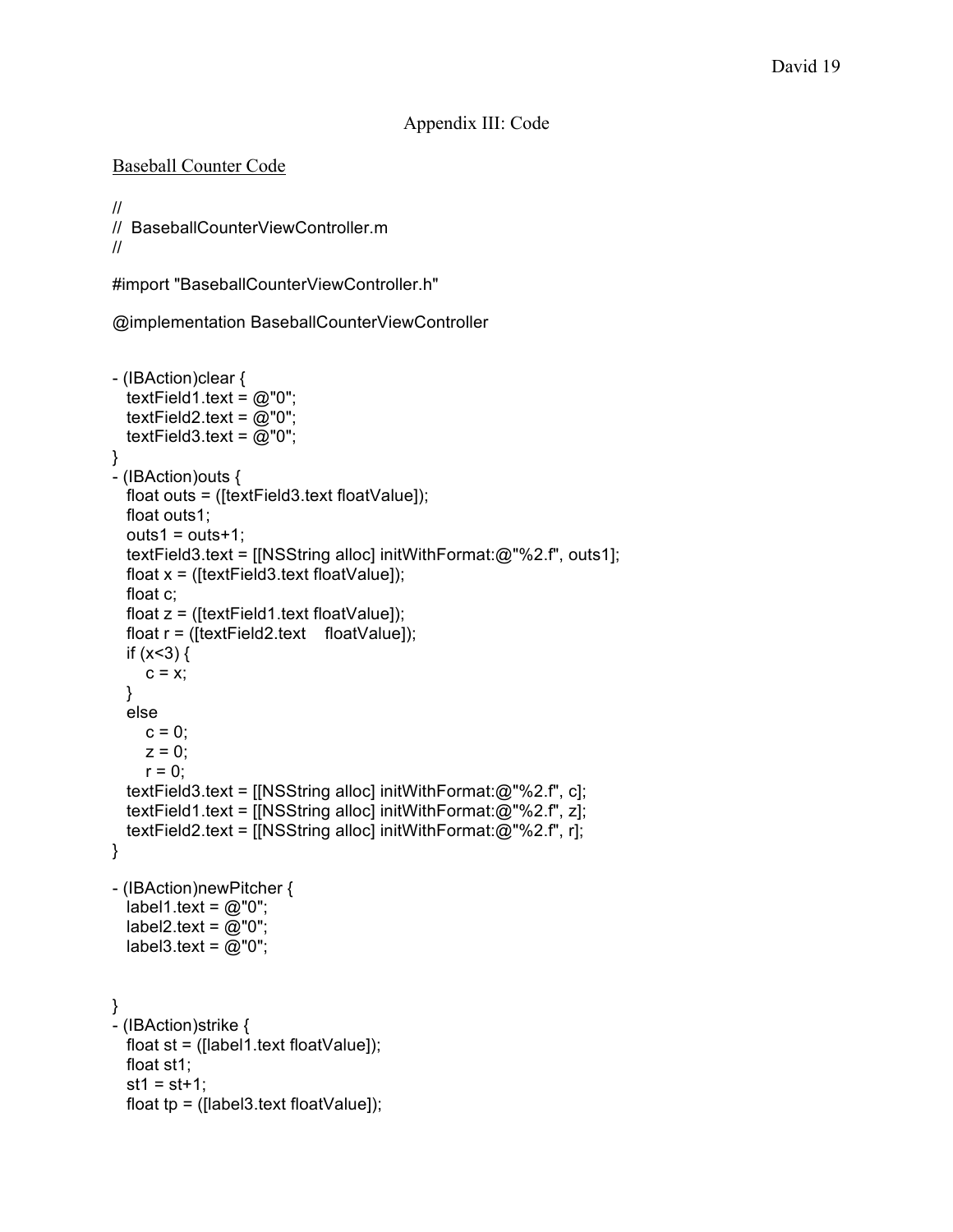```
float tp1;
  tp1 = tp + 1;label1.text = [[NSString alloc] initWithFormat:@"%2.f", st1];
  label3.text = [[NSString alloc] initWithFormat:@"%2.f", tp1];
  float x = ([textField1.textfloatValue]);
  float y = ([textField2.text floatValue]);
  float c;
  float z;
  float r;
  if (x<2) {
    c = x + 1;
  }
  else {
    z = ([textField3.text floatValue]);
    y = 0;
    if (z<2) {
       r = z + 1;
       c = 0;
     else {
       textField1.text = @"0";
       textField2.text = @"0";
       textField3.text = @"0";
    }
    textField3.text = [[NSString alloc] initWithFormat:@"%2.f", r];
  }
 textField1.text = [[NSString alloc] initWithFormat:@"%2.f", c];
}
- (IBAction)balls {
  float ba = ([label2.text floatValue]);
  float ba1;
  ba1 = ba + 1;
  float tp = ([label3.text floatValue]);
  float tp1;
  tp1 = tp + 1;
  label3.text = [[NSString alloc] initWithFormat:@"%2.f", tp1];
  label2.text = [[NSString alloc] initWithFormat:@"%2.f", ba1];
  float y = ([textField2.text floatValue]);
  float d;
  float x = ([textField1.text floatValue]);
  if (y<3) {
    d = y + 1;
  }
  else {
    d = 0;
    x = 0;
  }
  textField2.text = [[NSString alloc] initWithFormat:@"%2.f", d];
  textField1.text = [[NSString alloc] initWithFormat:@"%2.f", x];
}
```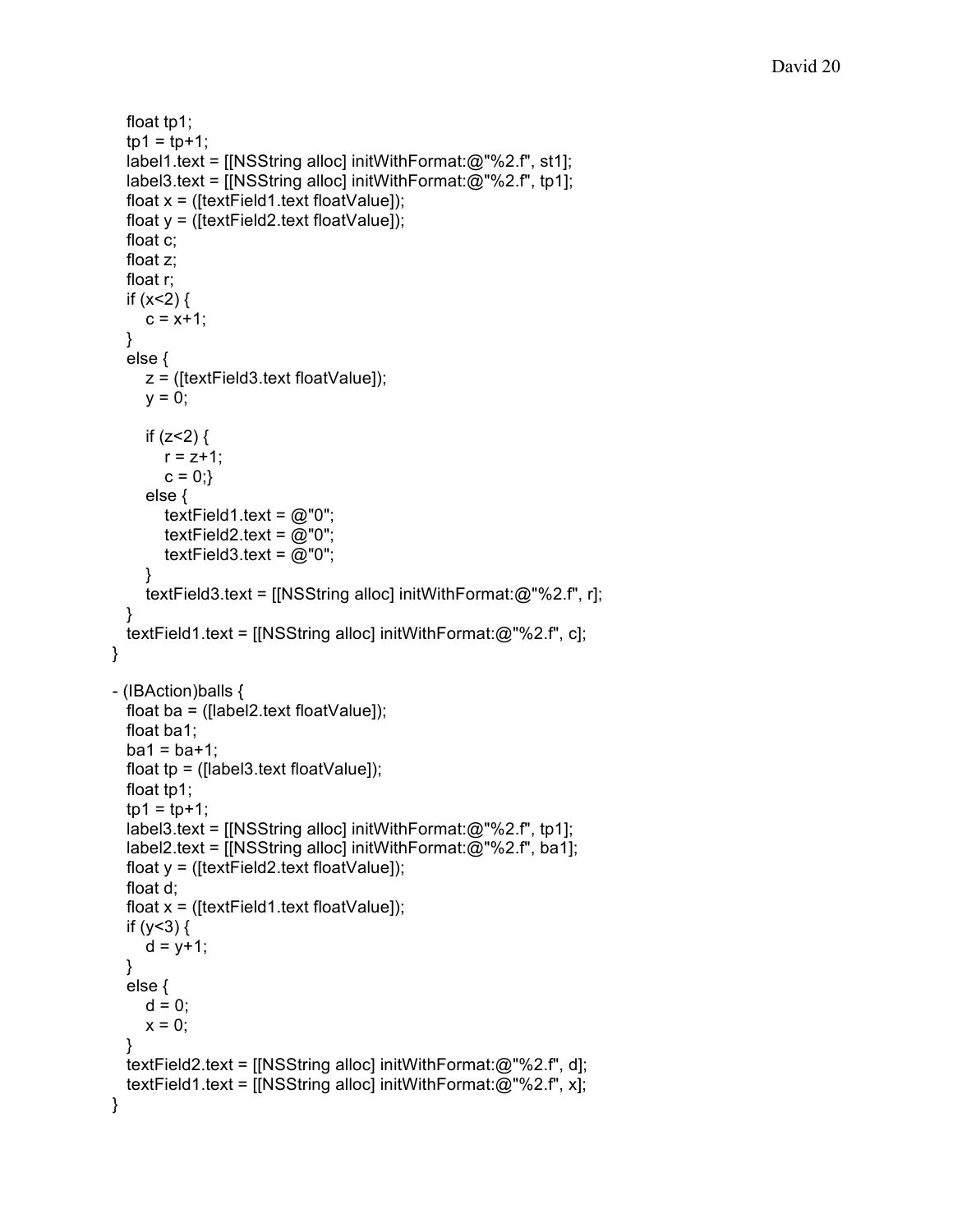```
- (IBAction)foul {
  float st = ([label1.text floatValue]);
  float st1;
  st1 = st + 1;
  float tp = ([label3.text floatValue]);
  float tp1;
  tp1 = tp + 1;
  label3.text = [[NSString alloc] initWithFormat:@"%2.f", tp1];
  label1.text = [[NSString alloc] initWithFormat:@"%2.f", st1];
  float x = ([textField1.text floatValue]);
  float y = ([textField2.textfloatValue]);
  float c;
  float z;
  if (x<2) {
    c = x + 1;
  }
  else {
    z = ([textField3.text floatValue]);
    y = ([textField2.text floatValue]);
    c=x;
  }
 textField1.text = [[NSString alloc] initWithFormat:@"%2.f", c];
}
/*
// The designated initializer. Override to perform setup that is required before the view is loaded.
- (id)initWithNibName:(NSString *)nibNameOrNil bundle:(NSBundle *)nibBundleOrNil {
  if ((self = [super initWithNibName:nibNameOrNil bundle:nibBundleOrNil])) {
    // Custom initialization
  }
  return self;
}
*/
/*
// Implement loadView to create a view hierarchy programmatically, without using a nib.
- (void)loadView {
}
*/
/*
// Implement viewDidLoad to do additional setup after loading the view, typically from a nib.
- (void)viewDidLoad {
  [super viewDidLoad];
}
*/
```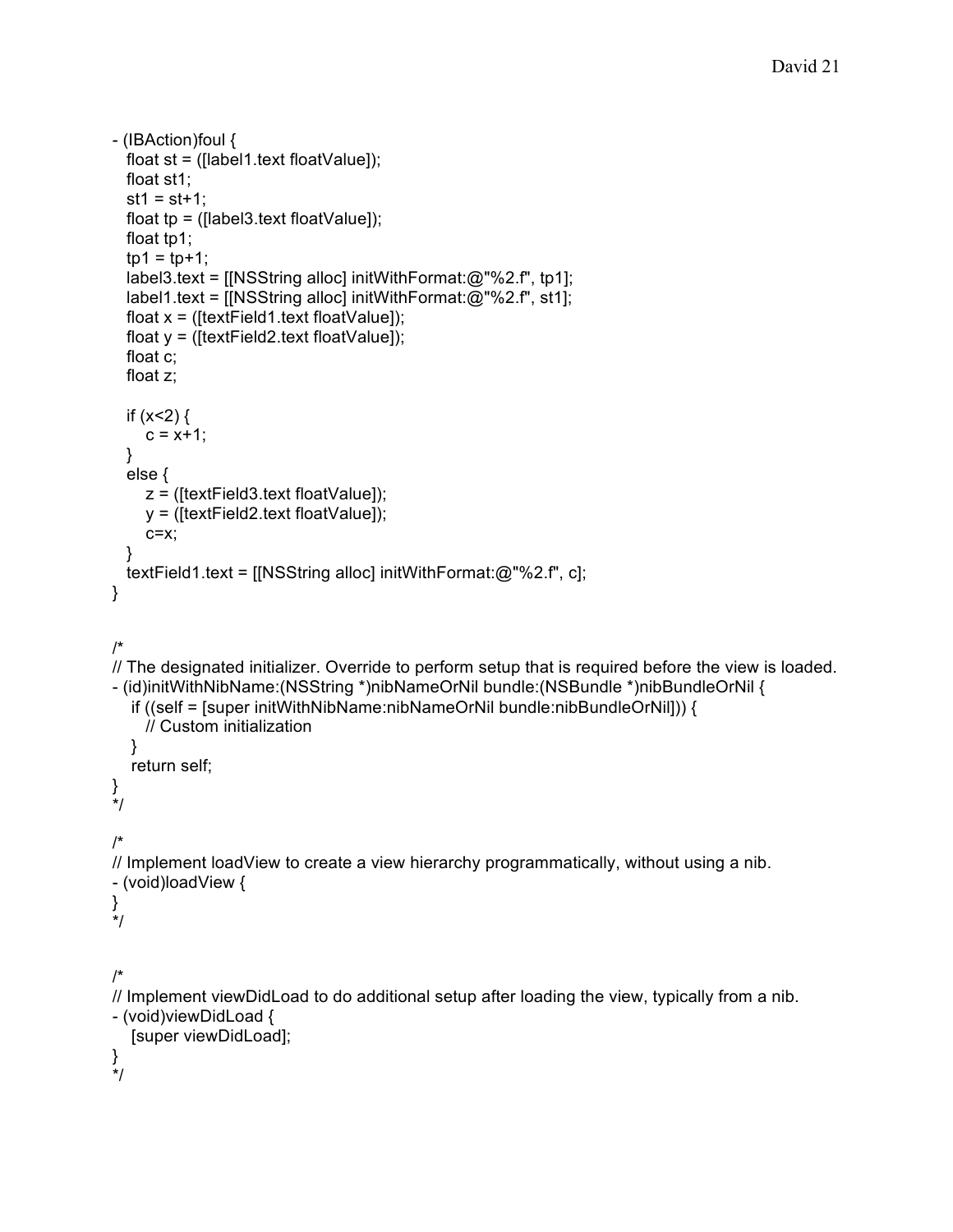```
/*
// Override to allow orientations other than the default portrait orientation.
- (BOOL)shouldAutorotateToInterfaceOrientation:(UIInterfaceOrientation)interfaceOrientation {
  // Return YES for supported orientations
  return (interfaceOrientation == UIInterfaceOrientationPortrait);
}
*/
- (void)didReceiveMemoryWarning {
 // Releases the view if it doesn't have a superview.
  [super didReceiveMemoryWarning];
 // Release any cached data, images, etc that aren't in use.
}
- (void)viewDidUnload {
 // Release any retained subviews of the main view.
 // e.g. self.myOutlet = nil;
}
- (void)dealloc {
  [super dealloc];
}
@end
```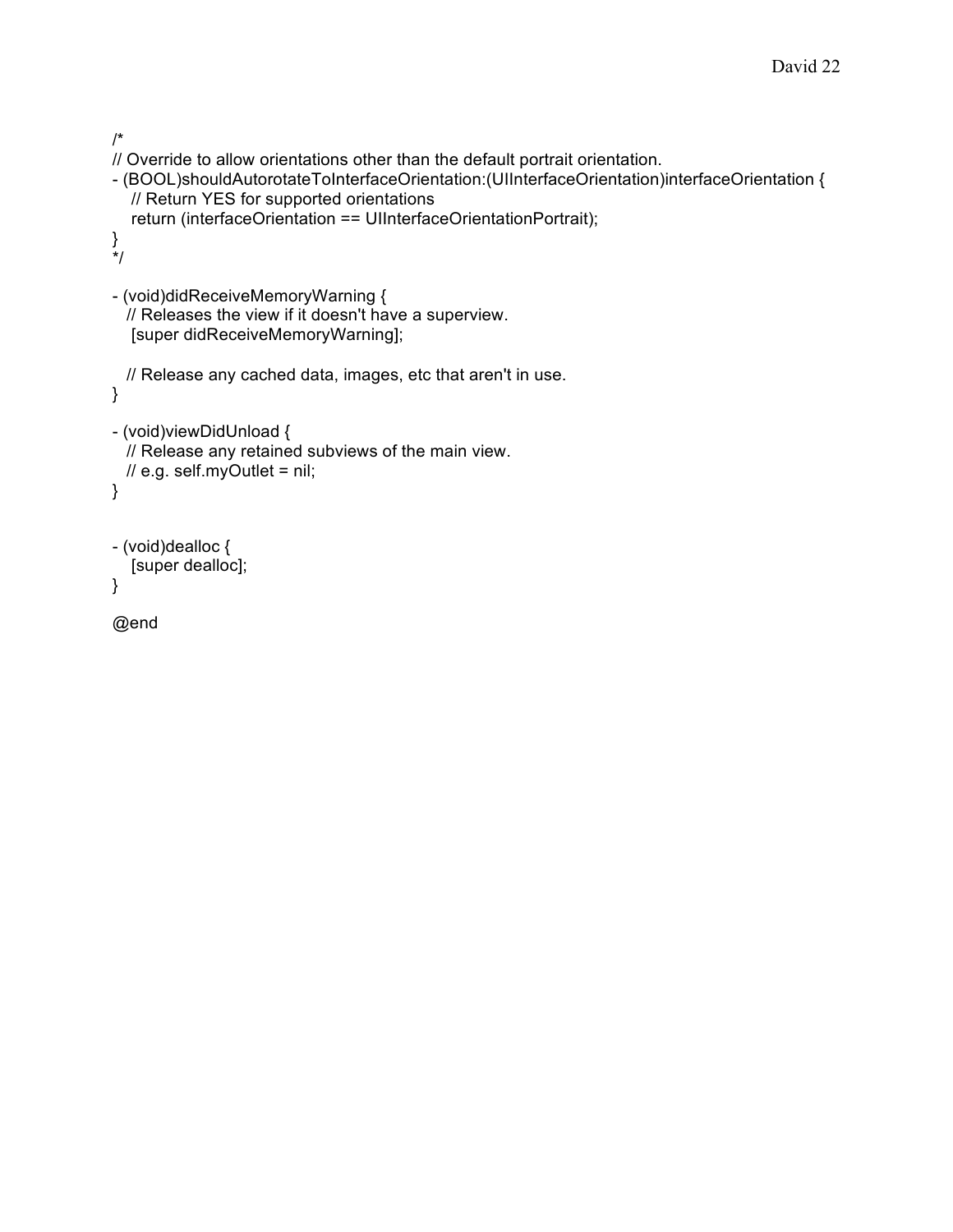Strike Zone Code

```
//
// SecondViewController.m
//
```

```
#import "VolumeViewController.h"
```

```
@implementation VolumeViewController
```

```
-(IBAction)count1 {
 float pitchcounta = ([labelcount1.text floatValue);
 float pitchcounta1;
  pitchcounta1=pitchcounta+1;
 labelcount1.text = [[NSString alloc] initWithFormat:@"%2.f", pitchcounta1];
}
...
```

```
-(IBAction)count25 {
  float pitchcounty = ([labelcount25.text floatValue]);
  float pitchcounty1;
  pitchcounty1=pitchcounty+1;
  labelcount25.text = [[NSString alloc] initWithFormat:@"%2.f", pitchcounty1];
}
```
-(IBAction)pushActionSheet{

UIActionSheet \*actionSheet = [[UIActionSheet alloc] initWithTitle:@"Pitch Type" delegate:self cancelButtonTitle:@"Cancel" destructiveButtonTitle:nil otherButtonTitles:@"Fastball",@"Change Up",@"Curve Ball",@"Slider",nil];

```
[actionSheet showInView:self.view];
[actionSheet release];
[summaryViewController updateTotalSTRIKE];
[summaryViewController updateTotalCountStrike];
```

```
}
```

```
-(void)actionSheet:(UIActionSheet *)actionSheet clickedButtonAtIndex:(NSInteger)buttonIndex {
  if (actionSheet == actionSheet) {
    if (buttonIndex == 0) {
       float fb = ([labelFB.text floatValue]);
```

```
float fb1;
```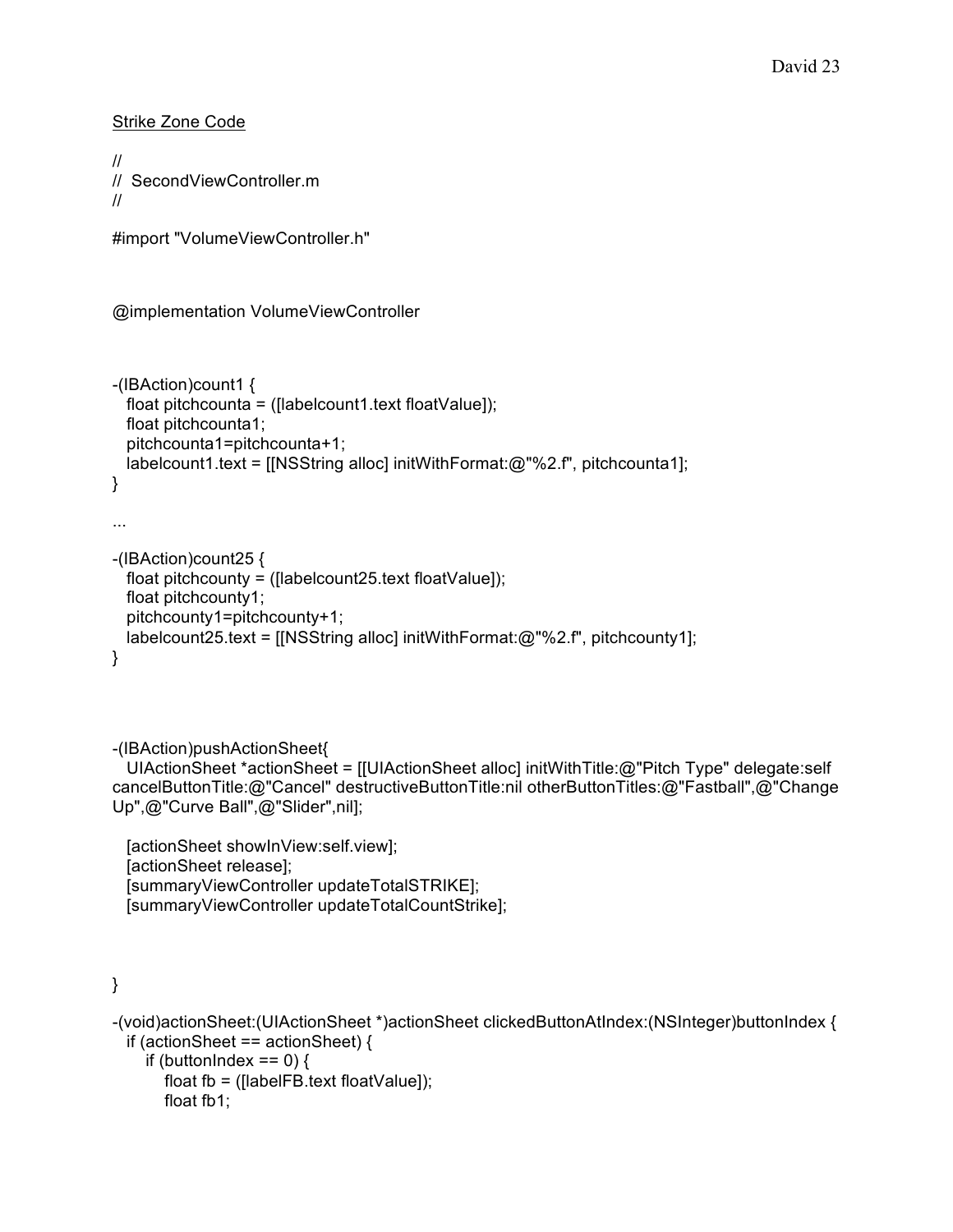```
fb1 = fb + 1;
       labelFB.text = [[NSString alloc] initWithFormat:@"%2.f", fb1];
    [summaryViewController updateTotalFB];
    }
    else if (buttonIndex == 1) {
      float ch = ([labelCH.text floatValue]);
      float ch1;
       ch1 = ch + 1:
       labelCH.text = [[NSString alloc] initWithFormat:@"%2.f", ch1];
    [summaryViewController updateTotalCH];
    }
    else if (buttonIndex == 2) {
      float cb = ([labelCB.text floatValue]);
       float cb1;
       cb1 = cb + 1:
       labelCB.text = [[NSString alloc] initWithFormat:@"%2.f", cb1];
    [summaryViewController updateTotalCB];
    }
    else if (buttonIndex == 3) {
       float sl = ([labelSL.text floatValue]);
       float sl1;
       sl1 = sl + 1;
      labelSL.text = [[NSString alloc] initWithFormat:@"%2.f", sl1];
    [summaryViewController updateTotalSL];
    }
 }
}
-(IBAction)pushSecondActionSheet{
  UIActionSheet *actionSheetTwo = [[UIActionSheet alloc] initWithTitle:@"Pitch Type"
delegate:self cancelButtonTitle:@"Cancel" destructiveButtonTitle:nil
otherButtonTitles:@"Fastball",@"Change Up",@"Curve Ball",@"Slider",nil];
  [actionSheetTwo showInView:self.view];
  [actionSheetTwo release];
  [summaryViewController updateTotalBALL];
  [summaryViewController updateTotalCountBall];
}
-(void)actionSheetTwo:(UIActionSheet *)actionSheetTwo
clickedButtonAtIndex:(NSInteger)buttonIndex {
  if (actionSheetTwo == actionSheetTwo) {
    if (buttonIndex == 0) {
       float fb = ([labelFB.textfloatValue]);
```
labelFB.text = [[NSString alloc] initWithFormat:@"%2.f", fb1];

float fb1;  $fb1 = fb + 1$ :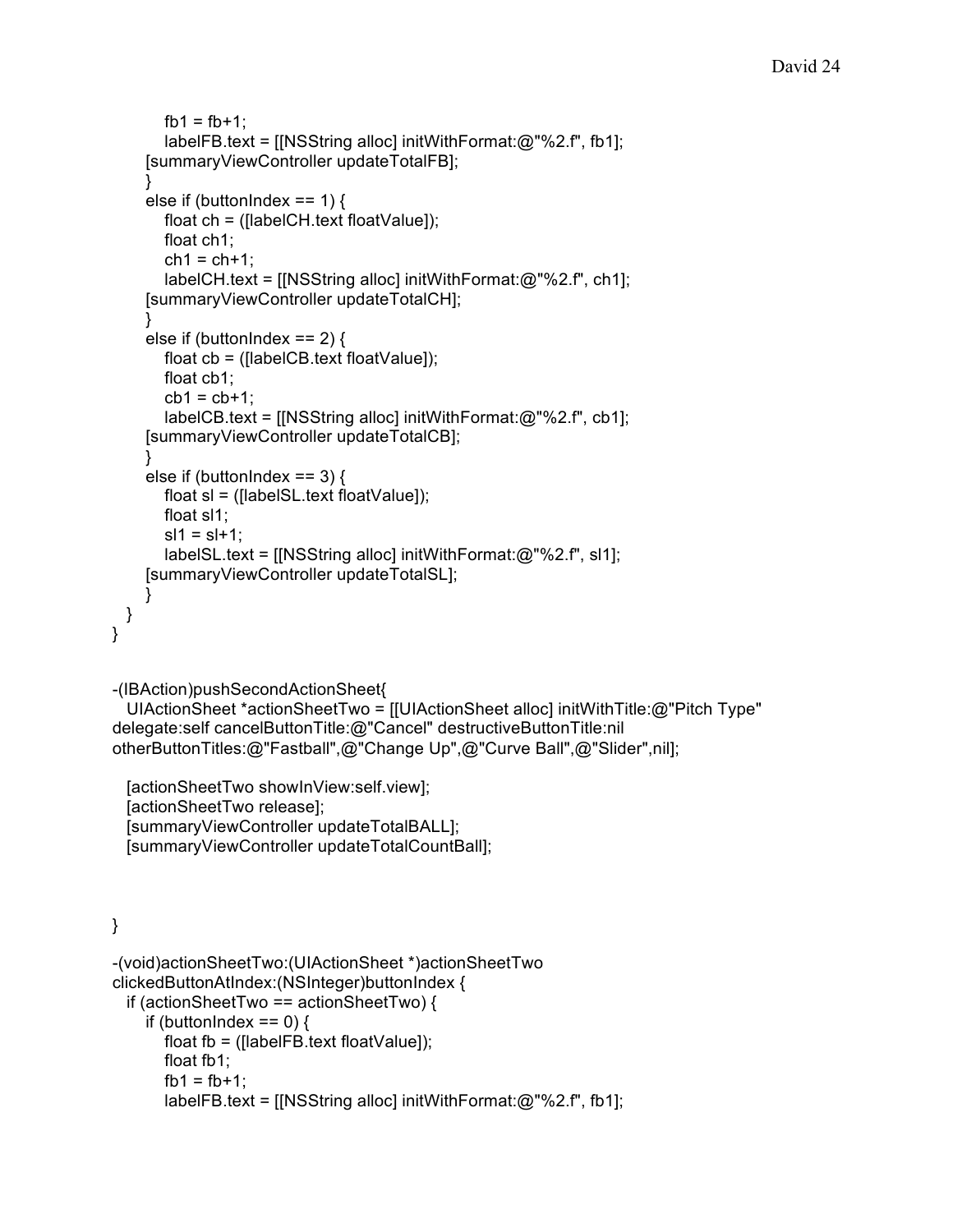```
[summaryViewController updateTotalFB];
    }
    else if (buttonIndex == 1) {
       float ch = ([labelCH.textfloatValue]);
       float ch1;
       ch1 = ch + 1;
       labelCH.text = [[NSString alloc] initWithFormat:@"%2.f", ch1];
    [summaryViewController updateTotalCH];
    }
    else if (buttonIndex == 2) {
       float cb = ([labelCB.text floatValue]);
       float cb1;
       cb1 = cb + 1;
       labelCB.text = [[NSString alloc] initWithFormat:@"%2.f", cb1];
    [summaryViewController updateTotalCB];
    }
    else if (buttonIndex == 3) {
       float sl = ([labelS-LtextfloatValue]);
       float sl1;
       sl1 = sl + 1;
       labelSL.text = [[NSString alloc] initWithFormat:@"%2.f", sl1];
    [summaryViewController updateTotalSL];
    }
 }
}
/*
// The designated initializer. Override if you create the controller programmatically and want to
perform customization that is not appropriate for viewDidLoad.
- (id)initWithNibName:(NSString *)nibNameOrNil bundle:(NSBundle *)nibBundleOrNil {
  if (self = [super initWithNibName:nibNameOrNil bundle:nibBundleOrNil]) {
    // Custom initialization
  }
  return self;
}
*/
/*
// Implement loadView to create a view hierarchy programmatically, without using a nib.
- (void)loadView {
}
*/
/*
// Implement viewDidLoad to do additional setup after loading the view, typically from a nib.
- (void)viewDidLoad {
  [super viewDidLoad];
}
*/
```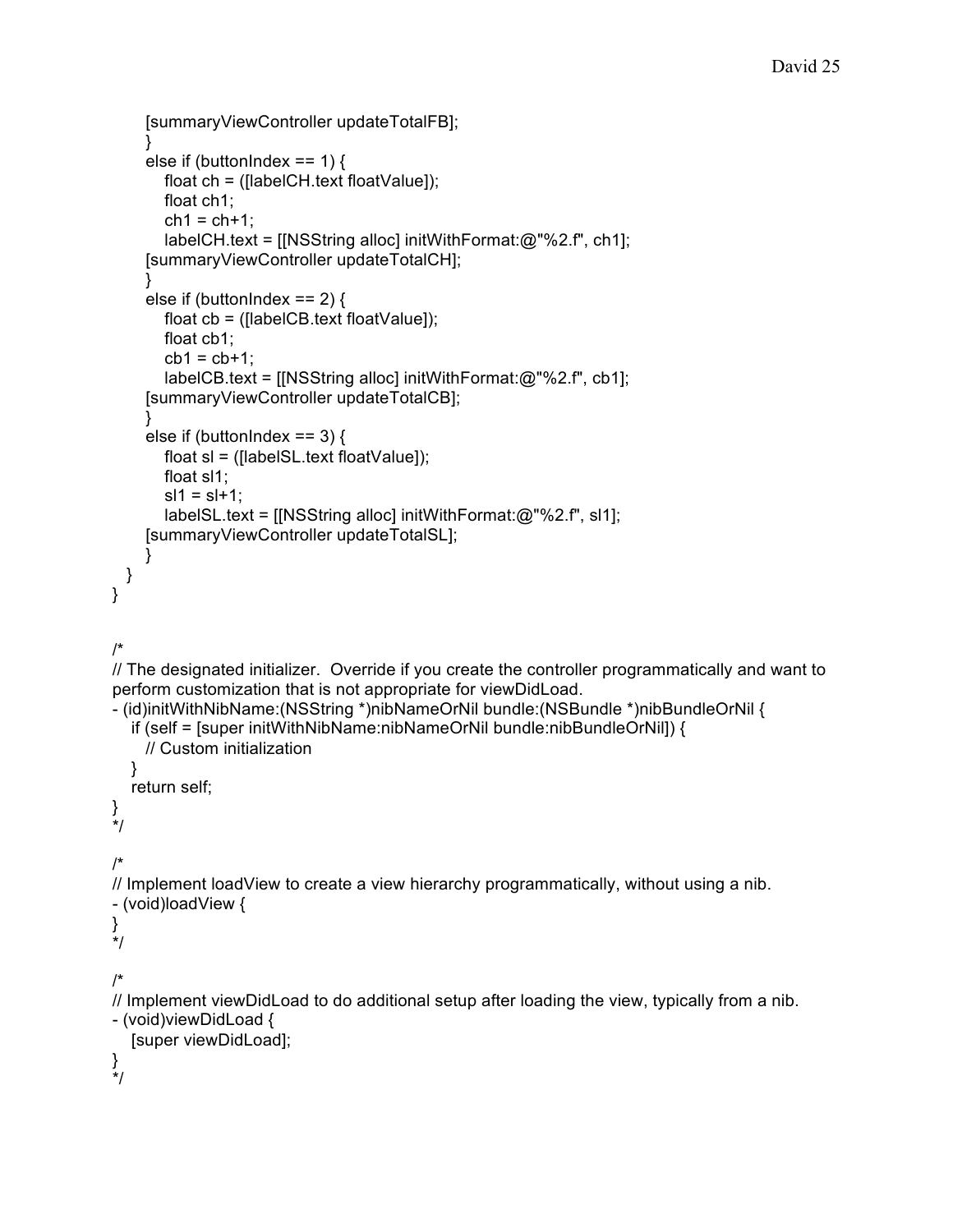```
/*
// Override to allow orientations other than the default portrait orientation.
- (BOOL)shouldAutorotateToInterfaceOrientation:(UIInterfaceOrientation)interfaceOrientation {
  // Return YES for supported orientations
  return (interfaceOrientation == UIInterfaceOrientationPortrait);
}
*/
- (void)didReceiveMemoryWarning {
 // Releases the view if it doesn't have a superview.
  [super didReceiveMemoryWarning];
 // Release any cached data, images, etc that aren't in use.
}
- (void)viewDidUnload {
 // Release any retained subviews of the main view.
 // e.g. self.myOutlet = nil;
}
- (void)dealloc {
  [super dealloc];
}
```

```
@end
```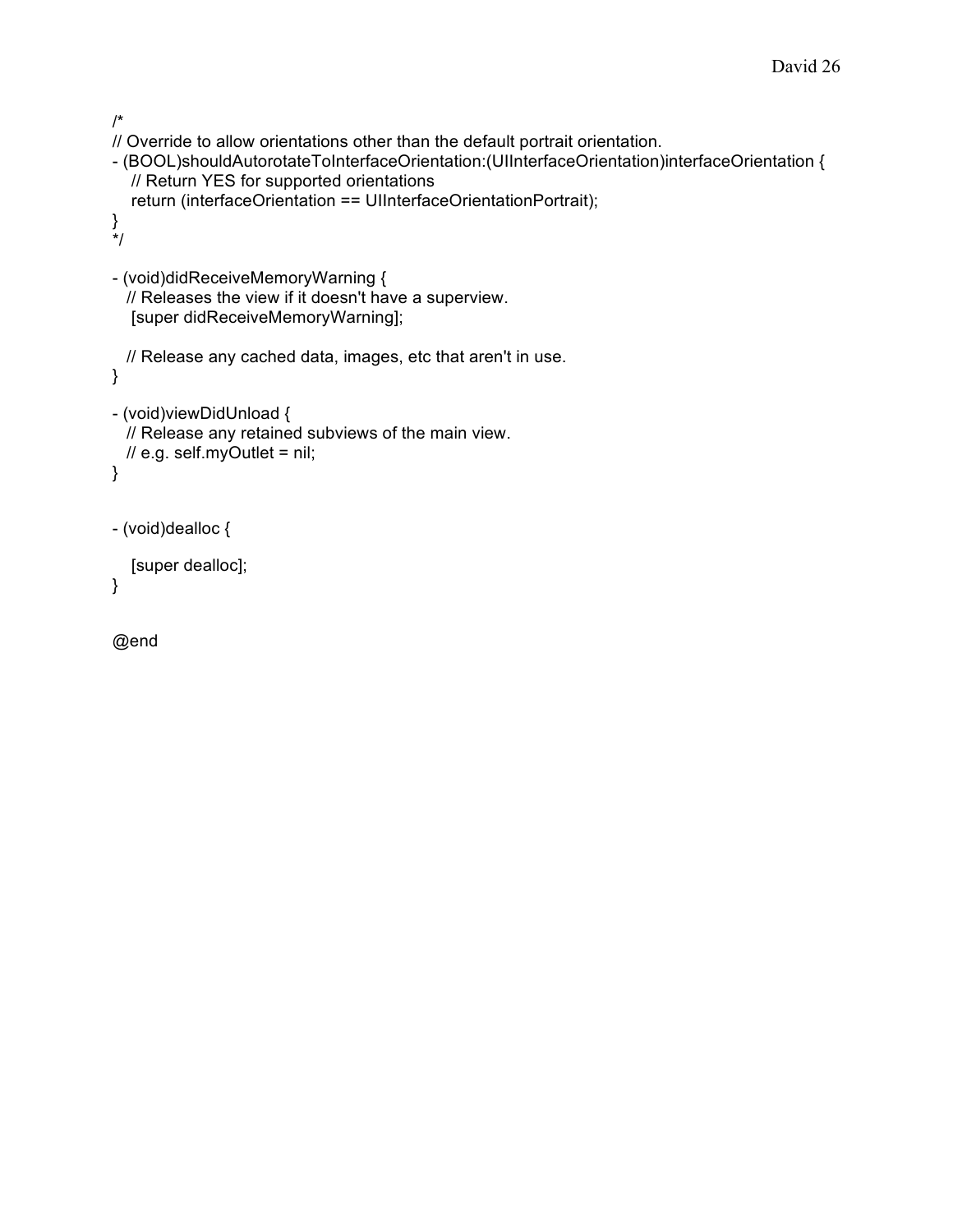Markov Hitting Chain Code

// // markov battingViewController.m //

#import "markov\_battingViewController.h"

```
@implementation markov_battingViewController
int i,j,k,pc,r1,c1,c2;
-(IBAction)calc {
  float PM0[25][25];
  float PM1[25][25];
  float PM2[25][25];
  float PM3[25][25];
  float PM4[25][25];
  float rowad[4][21][21];
  float u[26][21][25];
  float temp[4][21][25];
  float runs;
```

```
float mwalks=([walks.text floatValue]);
float mhits=([hits.text floatValue]);
float mdoubles=([doubles.text floatValue]);
float mtriples=([triples.text floatValue]);
float mhruns=([hruns.text floatValue]);
float matbats=([atbats.text floatValue]);
float mhbp=([hbp.text floatValue]);
float mcs=([cs.text floatValue]);
float mgidp=([gidp.text floatValue]);
float mibb=([ibb.text floatValue]);
float msh=([sh.text floatValue]);
float msf=([sf.text floatValue]);
float msb=([sb.text floatValue]);
```
float mplate; mplate=mwalks+matbats;

// plate.text=[[NSString alloc] initWithFormat:@"%2.f", mplate];

```
for(i=0;i<25;i++) {
  for(j=0;j<25;j++) {
     PM0[i][i]=0;PM1[i][j]=0;PM2[i][j]=0;
     PM3[i][i]=0;PM4[i][i]=0;}
}
```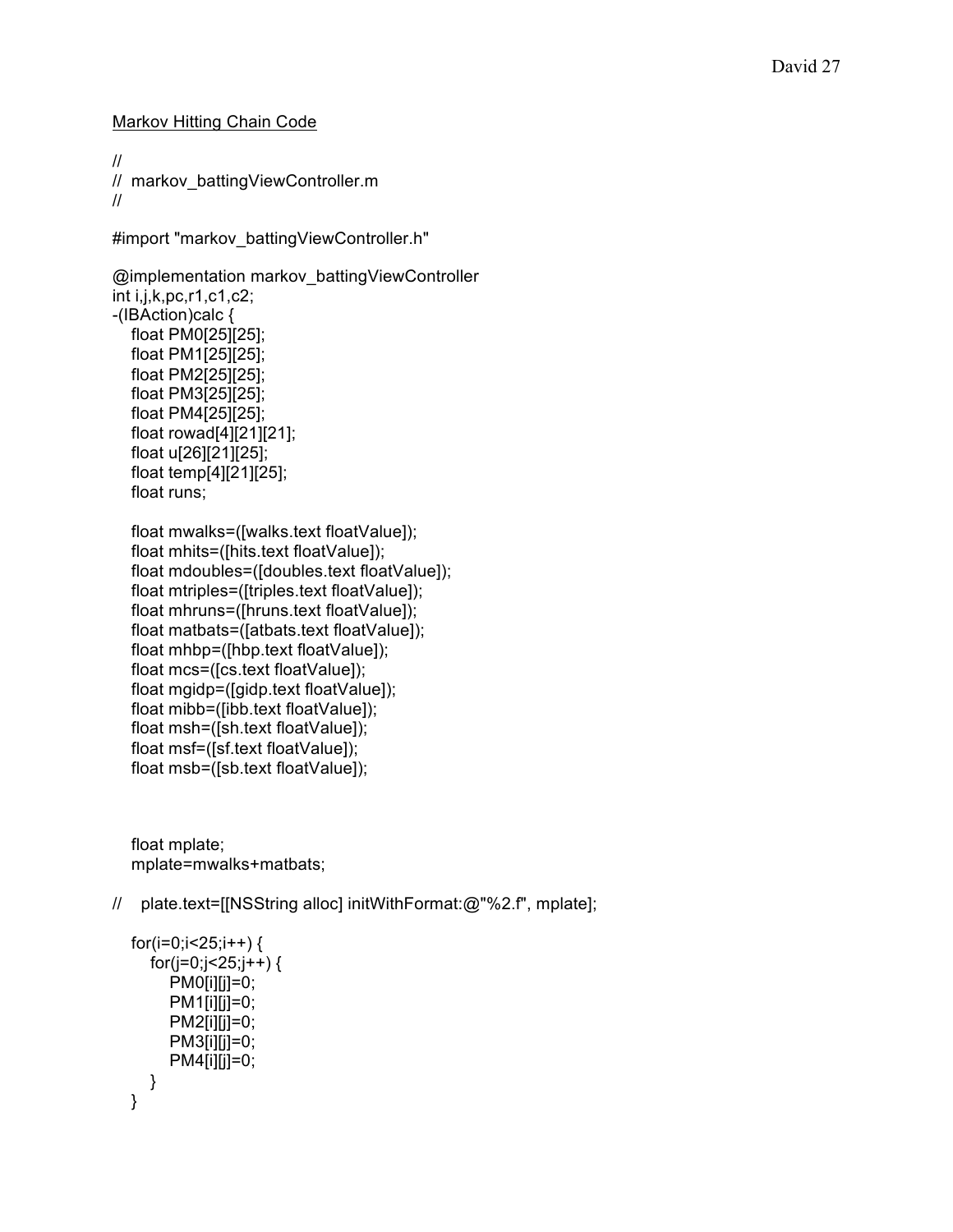float fsingle=(mhits-mdoubles-mtriples-mhruns)/mplate; float fdouble=mdoubles/mplate; float ftriple=mtriples/mplate; float fhrun=mhruns/mplate; float fwalk=mwalks/mplate; float fout=(matbats-mhits)/mplate;

PM0[0][1]=fwalk+fsingle; PM0[8][9]=fwalk+fsingle; PM0[16][17]=fwalk+fsingle; PM0[0][2]=fdouble; PM0[8][10]=fdouble; PM0[16][18]=fdouble; PM0[0][3]=ftriple; PM0[8][11]=ftriple; PM0[16][19]=ftriple; PM0[1][4]=fwalk+fsingle; PM0[9][12]=fwalk+fsingle; PM0[17][20]=fwalk+fsingle; PM0[1][6]=fdouble; PM0[9][14]=fdouble; PM0[17][22]=fdouble; PM0[2][4]=fwalk; PM0[10][12]=fwalk; PM0[18][20]=fwalk; PM0[3][5]=fwalk; PM0[11][13]=fwalk; PM0[19][21]=fwalk; PM0[4][7]=fwalk; PM0[12][15]=fwalk; PM0[20][23]=fwalk; PM0[5][7]=fwalk; PM0[13][15]=fwalk; PM0[21][23]=fwalk; PM0[6][7]=fwalk; PM0[14][15]=fwalk; PM0[22][23]=fwalk; PM0[0][8]=fout; PM0[1][9]=fout; PM0[2][10]=fout; PM0[3][11]=fout; PM0[4][12]=fout; PM0[5][13]=fout; PM0[6][14]=fout; PM0[7][15]=fout; PM0[8][16]=fout;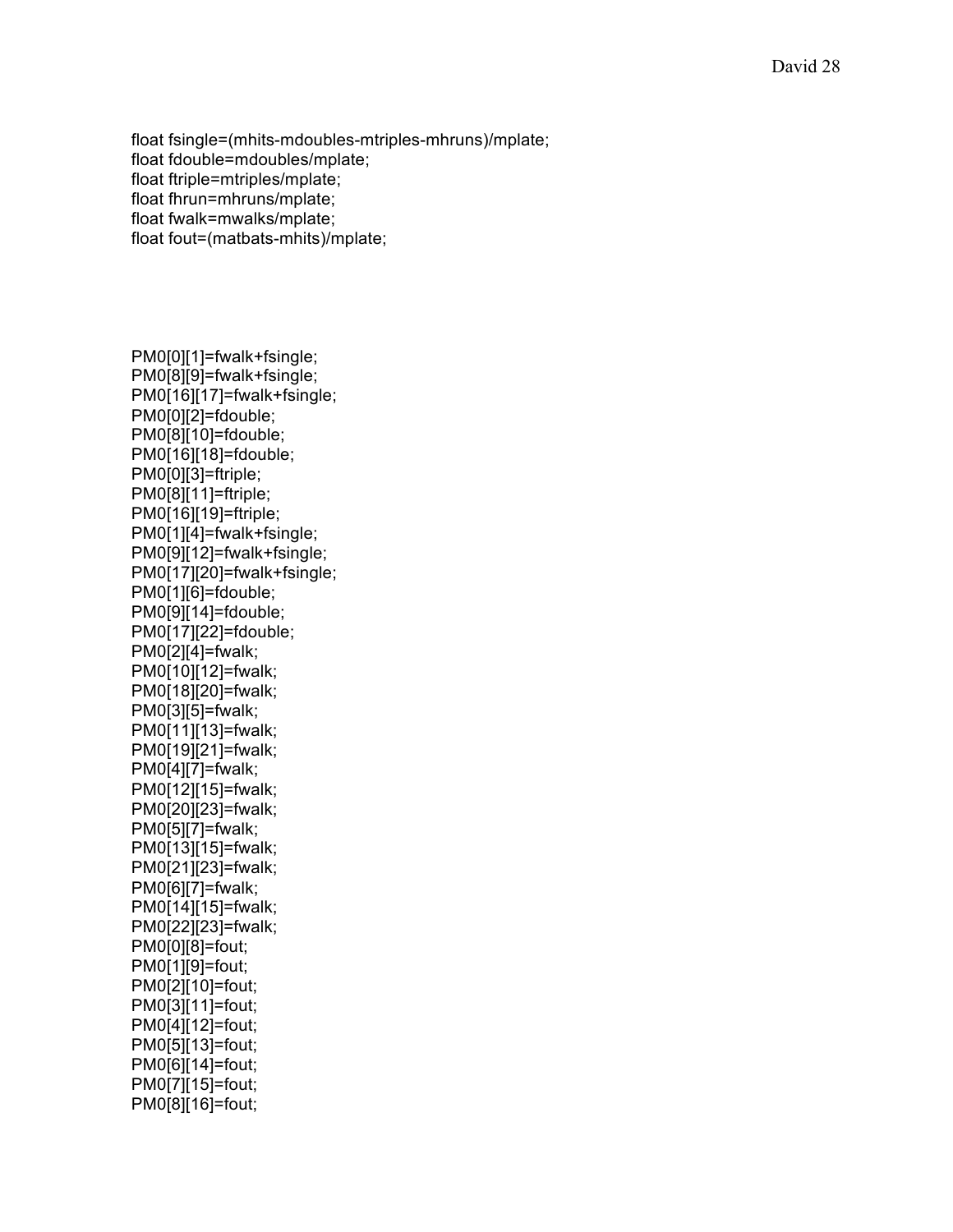PM0[9][17]=fout; PM0[10][18]=fout; PM0[11][19]=fout; PM0[12][20]=fout; PM0[13][21]=fout; PM0[14][22]=fout; PM0[15][23]=fout; PM0[16][24]=fout; PM0[17][24]=fout; PM0[18][24]=fout; PM0[19][24]=fout; PM0[20][24]=fout; PM0[21][24]=fout; PM0[22][24]=fout; PM0[23][24]=fout; PM0[24][24]=1; PM1[0][0]=fhrun; PM1[8][8]=fhrun; PM1[16][16]=fhrun; PM1[1][3]=ftriple; PM1[9][11]=ftriple; PM1[17][19]=ftriple; PM1[2][1]=ftriple; PM1[10][9]=fsingle; PM1[18][17]=fsingle; PM1[2][2]=fdouble; PM1[10][10]=fdouble; PM1[18][18]=fdouble; PM1[2][3]=ftriple; PM1[10][11]=ftriple; PM1[18][19]=ftriple; PM1[3][1]=fsingle; PM1[11][9]=fsingle; PM1[19][17]=fsingle; PM1[3][2]=fdouble; PM1[11][10]=fdouble; PM1[19][18]=fdouble; PM1[3][3]=ftriple; PM1[11][11]=ftriple; PM1[19][19]=ftriple; PM1[4][4]=fsingle; PM1[12][12]=fsingle; PM1[20][20]=fsingle; PM1[4][6]=fdouble; PM1[12][14]=fdouble; PM1[20][22]=fdouble; PM1[5][4]=fsingle; PM1[13][12]=fsingle; PM1[21][20]=fsingle; PM1[5][6]=fdouble;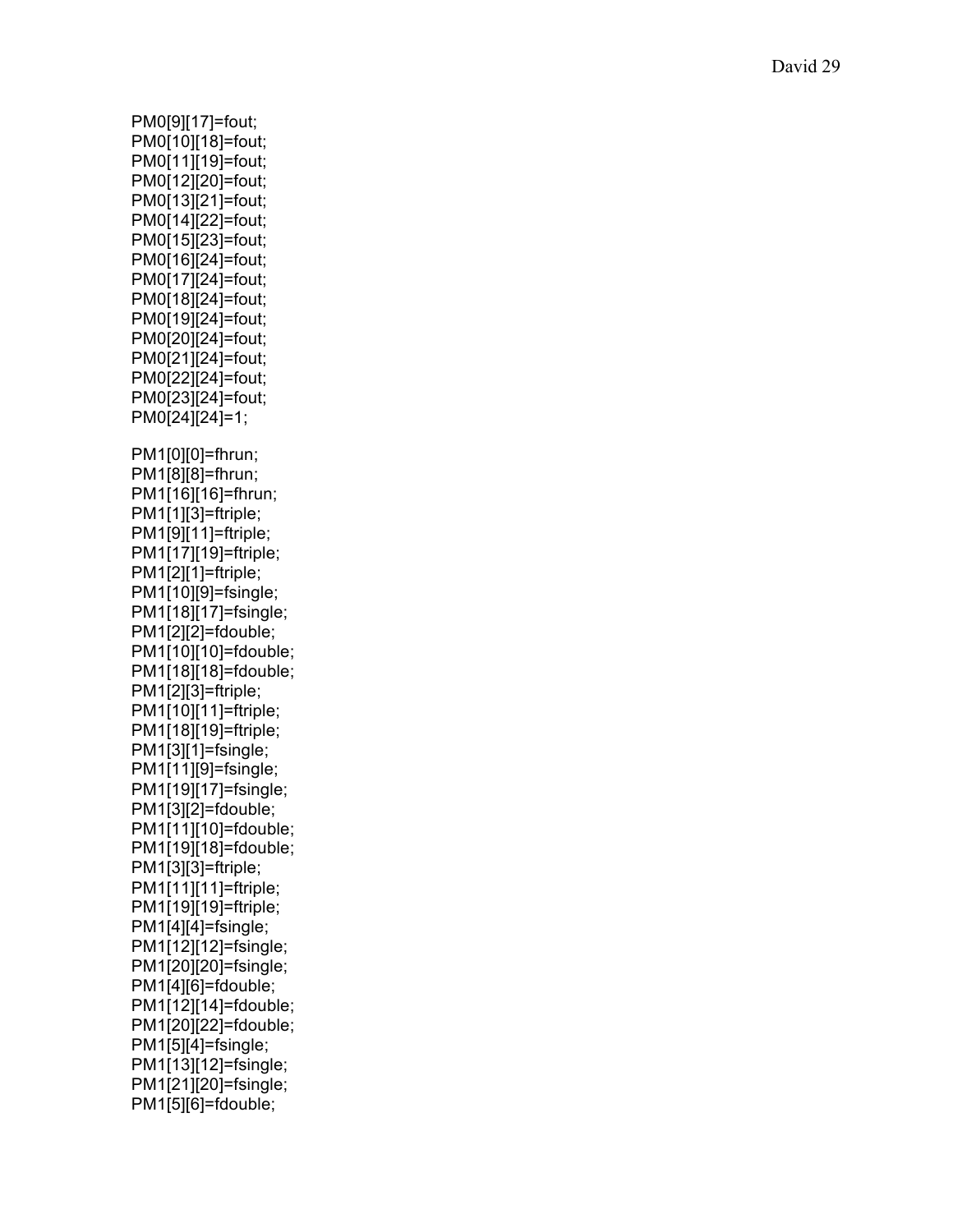PM1[13][14]=fdouble; PM1[21][22]=fdouble; PM1[7][7]=fwalk; PM1[15][15]=fwalk; PM1[23][23]=fwalk; PM2[1][0]=fhrun; PM2[9][8]=fhrun; PM2[17][16]=fhrun; PM2[2][0]=fhrun; PM2[10][8]=fhrun; PM2[18][16]=fhrun; PM2[3][0]=fhrun; PM2[11][8]=fhrun; PM2[19][16]=fhrun; PM2[4][3]=ftriple; PM2[12][11]=ftriple; PM2[20][19]=ftriple; PM2[5][3]=ftriple; PM2[13][11]=ftriple; PM2[21][19]=ftriple; PM2[6][1]=fsingle; PM2[14][9]=fsingle; PM2[22][17]=fsingle; PM2[6][2]=fdouble; PM2[14][10]=fdouble; PM2[22][18]=fdouble; PM2[6][3]=ftriple; PM2[14][11]=ftriple; PM2[22][19]=ftriple; PM2[7][4]=fsingle; PM2[15][12]=fsingle; PM2[23][20]=fsingle; PM2[7][6]=fdouble; PM2[15][14]=fdouble; PM2[23][22]=fdouble; PM3[4][0]=fhrun; PM3[12][8]=fhrun; PM3[20][16]=fhrun; PM3[5][0]=fhrun; PM3[13][8]=fhrun; PM3[21][16]=fhrun; PM3[6][0]=fhrun; PM3[14][8]=fhrun; PM3[22][16]=fhrun; PM3[7][3]=ftriple; PM3[15][11]=ftriple; PM3[23][19]=ftriple; PM4[7][0]=fhrun;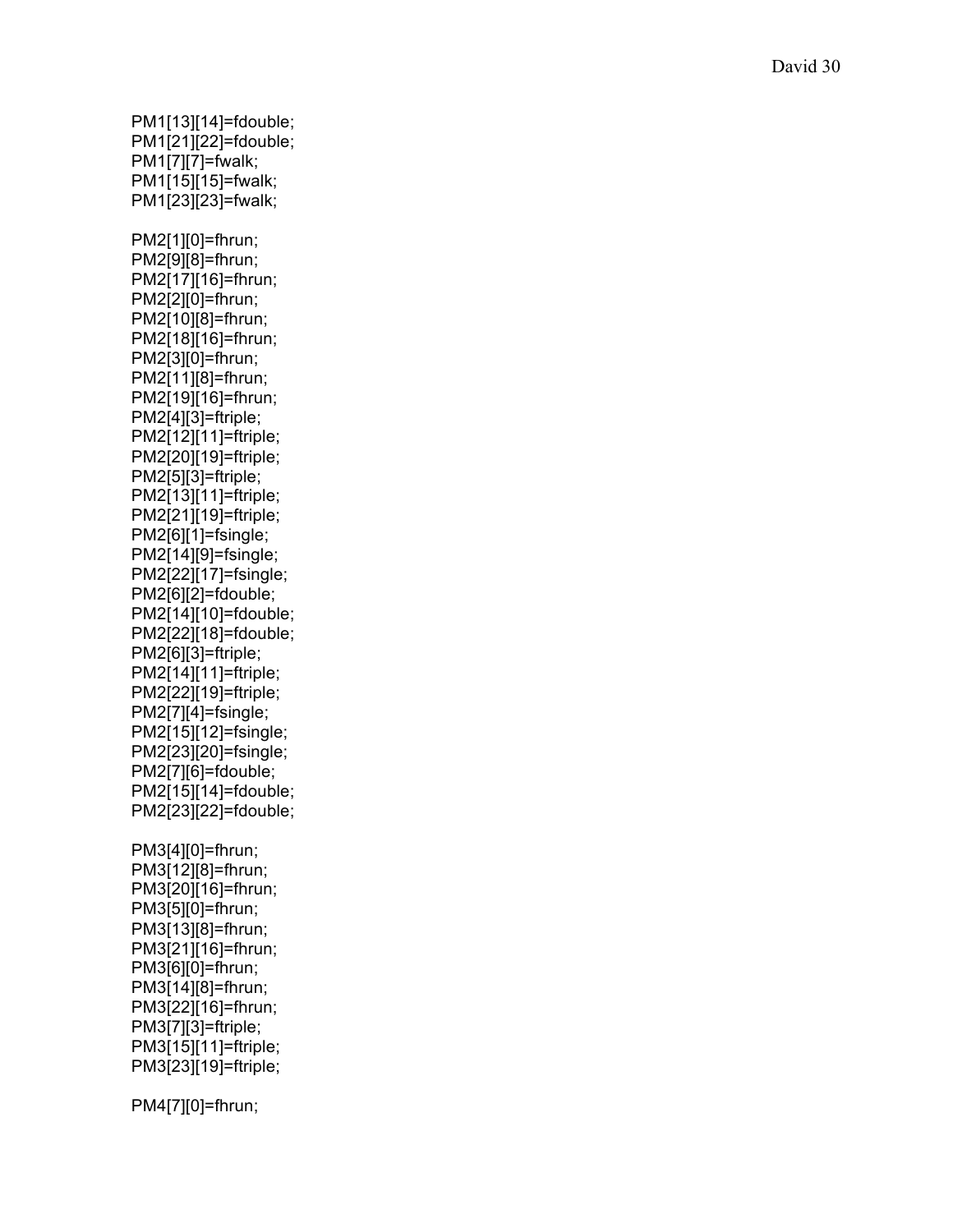```
PM4[15][8]=fhrun;
PM4[23][16]=fhrun;
for(i=0;i<4;i++) {
   f
o
r
(j
=
0
;
j
<
2
1
;
j
+
+
)
{
      for(k=0;k<21;k++){
         rowad[i][j][k]=0;
     }
  }
\}}f
 or(i=0;i<20;i++) {
   rowad[0][i+1][i]=1;
\mathcal{E}}f
 or(i=0;i<19;i++) {
   rowad[1][i+2][i]=1;
\}}f
 or(i=0;i<18;i++) {
   rowad[2][i+3][i]=1;
\}}f
 or(i=0;i<17;i++) {
   rowad[3][i+4][i]=1;
\}}<br>f
 or(i=0;i<26;i++) {
   for(j=0;j<21;j++) {
      for(k=0;k<25;k++) {
         u[i][j][k]=0;
      }
   }
}<br>u[0][0][0]=1;
for(pc=0;pc<25;pc++) {
   for(i=0;i<4;i++) {
      for(j=0;j<21;j++) {
         for(k=0;k<25;k++) {
            temp[i][j][k]=0;
         }
     }
   }
```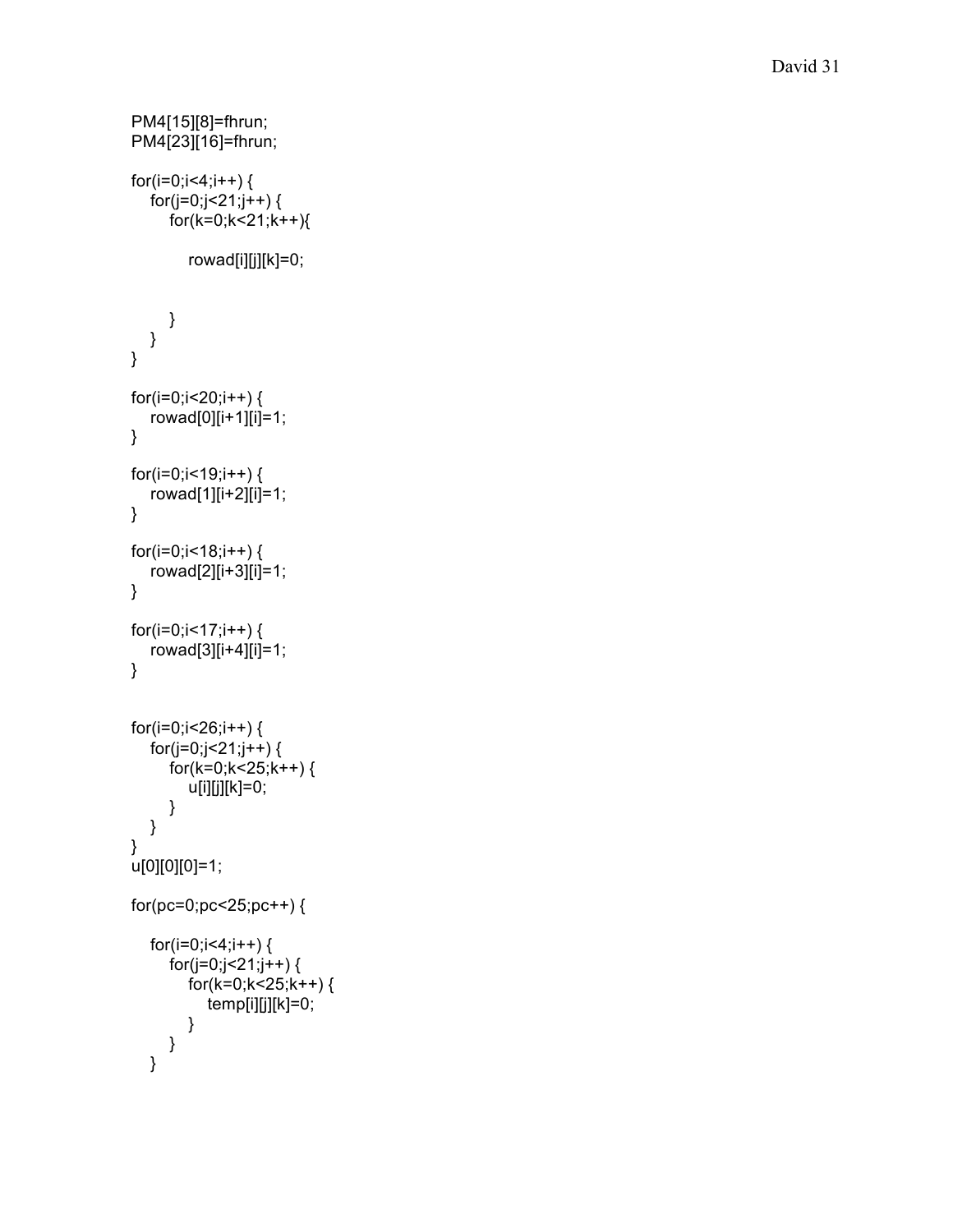```
for(c2=0;c2<25;c2++) {
          for(c1=0;c1<21;c1++) {
            temp[0][r1][c2]+=(rowad[0][r1][c1]*u[pc][c1][c2]);
            temp[1][r1][c2]+=(rowad[1][r1][c1]*u[pc][c1][c2]);
            temp[2][r1][c2]+=(rowad[2][r1][c1]*u[pc][c1][c2]);
            temp[3][r1][c2]+=(rowad[3][r1][c1]*u[pc][c1][c2]);
         }
       }
    }
    for(r1=0;r1<21;r1++) {
       for(c2=0;c2<25;c2++) {
          for(c1=0;c1<25;c1++) {
u[pc+1][r1][c2]+=(u[pc][r1][c1]*PM0[c1][c2])+(temp[0][r1][c1]*PM1[c1][c2])+(temp[1][r1][c1]*PM2[
c1][c2])+(temp[2][r1][c1]*PM3[c1][c2])+(temp[3][r1][c1]*PM4[c1][c2]);
          }
       }
    }
  }
  runs=0;
  for(i=0;i<21;i++) {
    runs+=u[25][i][24]*(i);
  }
//
runs=(u[25][0][24]*0)+(u[25][1][24]*1)+(u[25][2][24]*2)+(u[25][3][24]*3)+(u[25][4][24]*4)+(u[25][5][
24]*5)+(u[25][6][24]*6)+(u[25][7][24]*7)+(u[25][8][24]*8)+(u[25][9][24]*9)+(u[25][10][24]*10)+(u[2
5][11][24]*11);
  thingy.text=[[NSString alloc] initWithFormat:@"%.2f", runs];
  float mbatavg=mhits/matbats;
  batavg.text=[[NSString alloc] initWithFormat:@"%.3f", mbatavg];
  float mobp=(mwalks+mhits)/(mwalks+matbats);
  obp.text=[[NSString alloc] initWithFormat:@"%.3f", mobp];
  float mslg=(4*mhruns+3*mtriples+2*mdoubles+(mhits-mhruns-mdoubles-mtriples))/matbats;
  slg.text=[[NSString alloc] initWithFormat:@"%.3f", mslg];
```
for(r1=0;r1<21;r1++) {

float mops=mslg+mobp;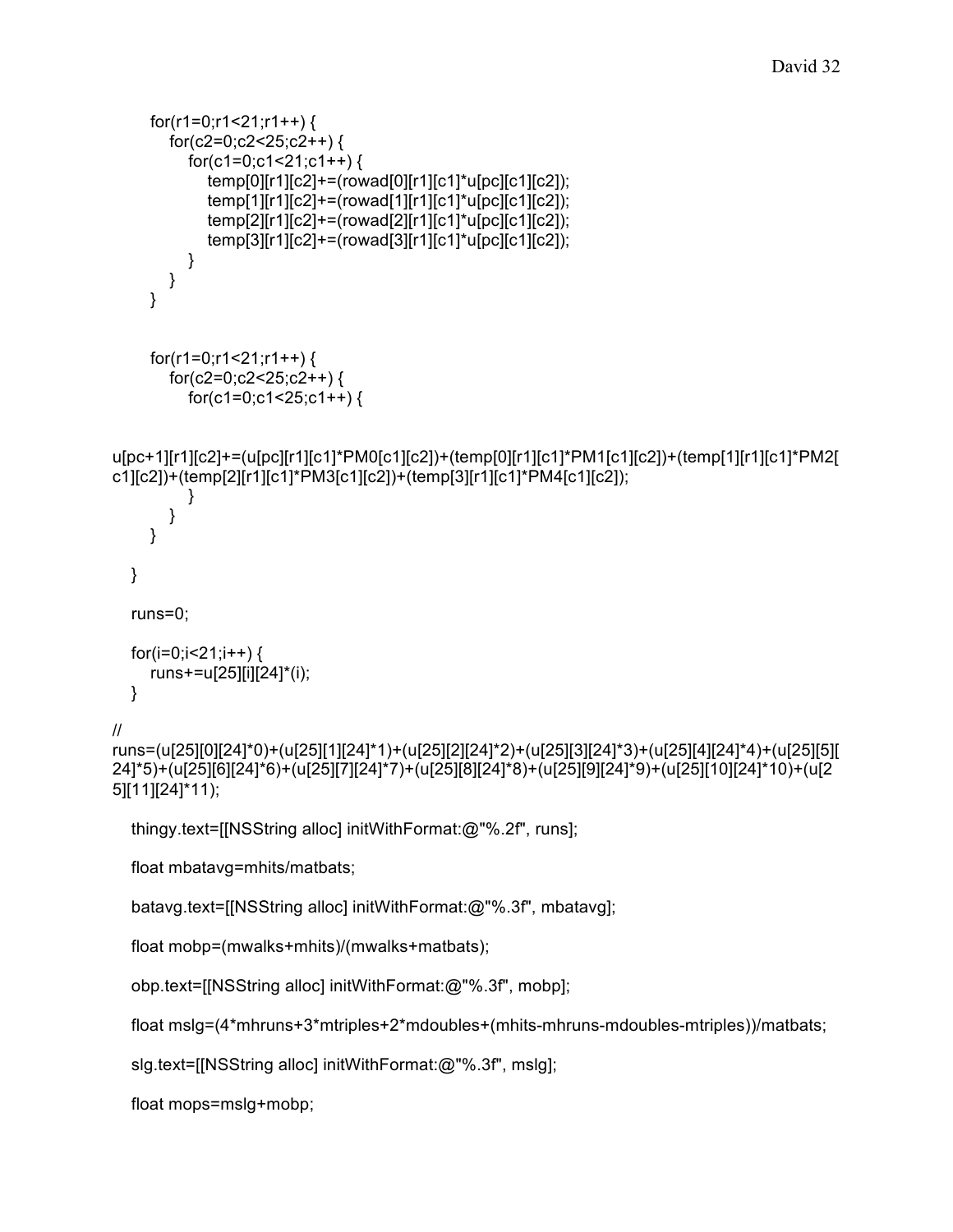```
ops.text=[[NSString alloc] initWithFormat:@"%.3f", mops];
```

```
// float mrunscreated=((mhits+mwalks+mhbp-mcs-
```

```
mgidp)*((4*mhruns+3*mtriples+2*mdoubles+(mhits-mhruns-mdoubles-mtriples))+0.26*(mwalks-
mibb+mhbp)+0.52*(msh+msf+msb))/(matbats+mwalks+mhbp+msh+msf));
```

```
float ma=mhits+mwalks+mhbp-mcs-mgidp;
float mb=(4*mhruns+3*mtriples+2*mdoubles+(mhits-mdoubles-mtriples-mhruns));
float mc=0.26*(mwalks-mibb+mhbp);
float md=0.52*(msh+msf+msb);
float me=matbats+mwalks+mhbp+msh+msf;
```

```
float mrunscreated=(ma*(mb+mc+md))/me;
```

```
runscreated.text=[[NSString alloc] initWithFormat:@"%.3f", mrunscreated];
```

```
}
/*
// The designated initializer. Override to perform setup that is required before the view is loaded.
- (id)initWithNibName:(NSString *)nibNameOrNil bundle:(NSBundle *)nibBundleOrNil {
  if ((self = [super initWithNibName:nibNameOrNil bundle:nibBundleOrNil])) {
    // Custom initialization
 }
 return self;
}
*/
/*
// Implement loadView to create a view hierarchy programmatically, without using a nib.
- (void)loadView {
}
*/
/*
// Implement viewDidLoad to do additional setup after loading the view, typically from a nib.
- (void)viewDidLoad {
  [super viewDidLoad];
}
*/
// Override to allow orientations other than the default portrait orientation.
- (BOOL)shouldAutorotateToInterfaceOrientation:(UIInterfaceOrientation)interfaceOrientation {
  return YES;
}
- (void)didReceiveMemoryWarning {
```

```
// Releases the view if it doesn't have a superview.
```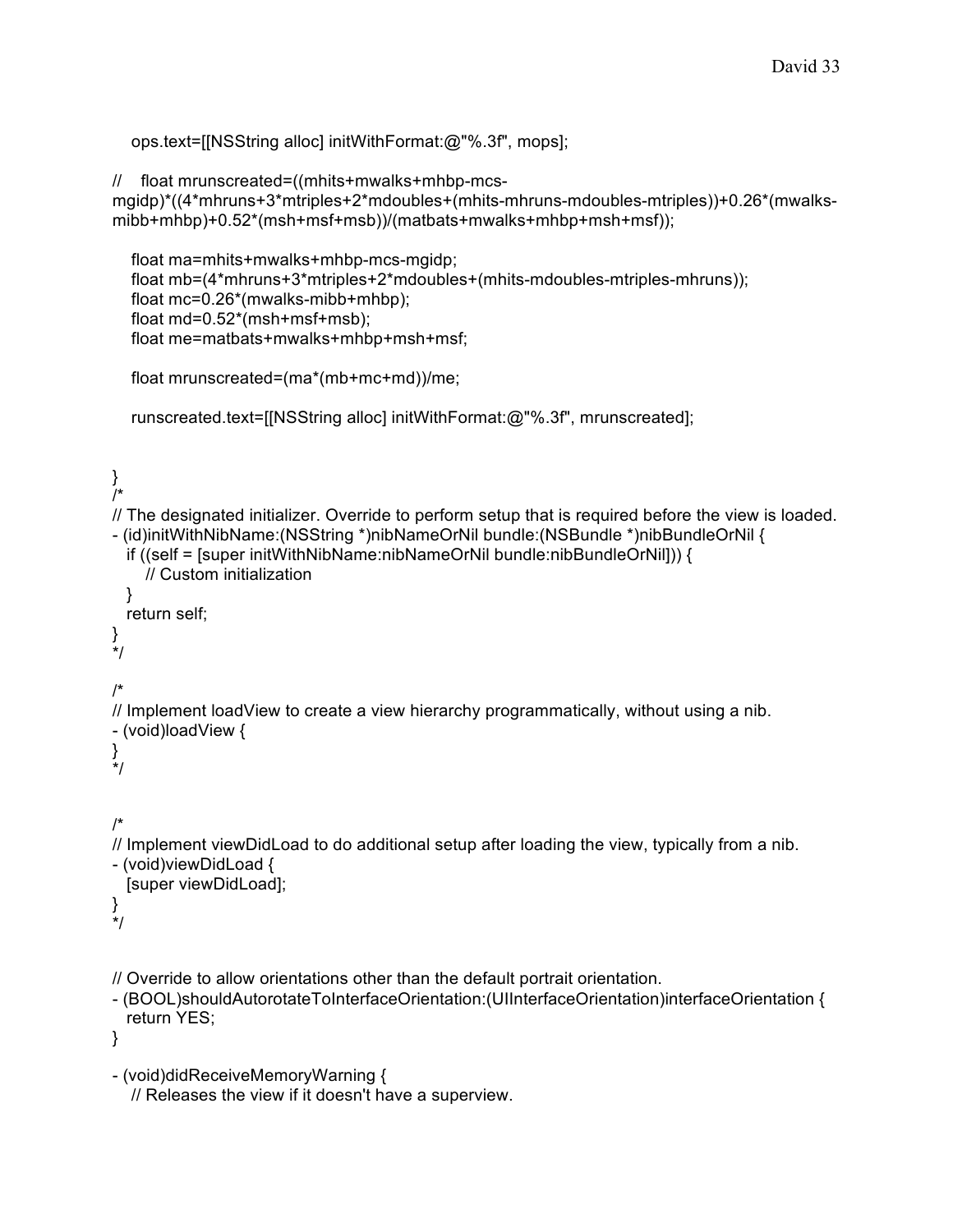[super didReceiveMemoryWarning];

```
// Release any cached data, images, etc that aren't in use.
}
- (void)viewDidUnload {
  // Release any retained subviews of the main view.
  \frac{1}{2} e.g. self.myOutlet = nil;
}
- (void)dealloc {
 [super dealloc];
}
```
@end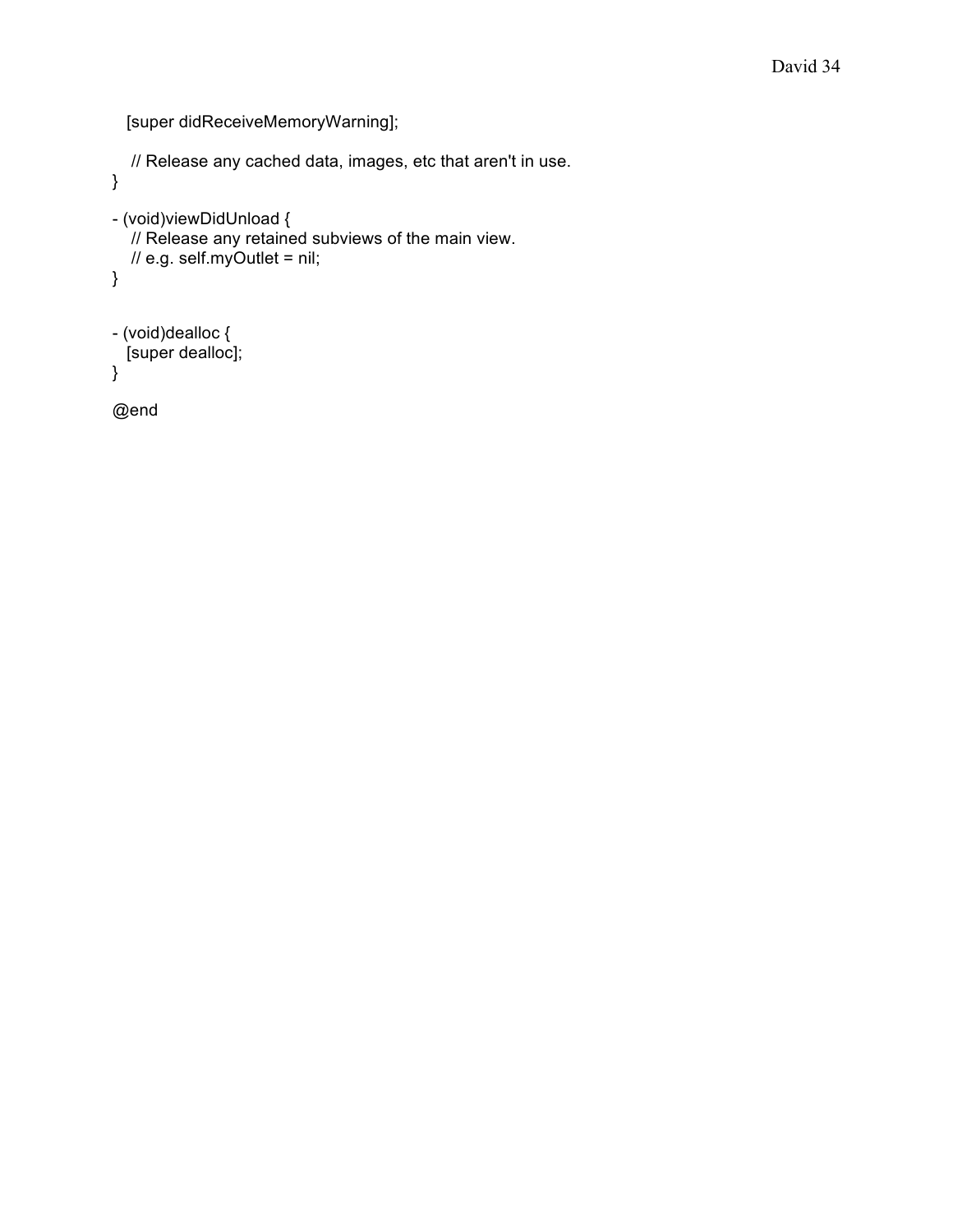Pitching Metric Code

// // pitching\_metricViewController.m //

#import "pitching\_metricViewController.h"

@implementation pitching\_metricViewController -(IBAction)calc {

float minnings=([innings.text floatValue]); float mhits=([hits.text floatValue]); float meruns=([eruns.text floatValue]); float mruns=([runs.text floatValue]); float mgballs=([gballs.text floatValue]); float mfballs=([fballs.text floatValue]); float mwalks=([walks.text floatValue]); float msouts=([souts.text floatValue]); float gbpercent=mgballs/(mgballs+mfballs); float fbpercent=mfballs/(mgballs+mfballs);

float wholeinnings=floor(minnings);

float frac=minnings-wholeinnings; float frac1; frac $1=0$ ; if(frac<0.15) if(frac>0.05) frac1=0.333; if(frac<0.25) if(frac>0.15) frac1=0.667;

minnings=wholeinnings+frac1; float hittersfaced=(minnings\*3)+mhits+mwalks;

float mera=meruns\*9/minnings;

era.text=[[NSString alloc] initWithFormat:@"%.2f", mera];

float mwhip=(mwalks+mhits)/minnings;

whip.text=[[NSString alloc] initWithFormat:@"%.2f", mwhip];

float bbpercent=mwalks/hittersfaced; float kpercent=msouts/hittersfaced;

float mqera=pow((2.69-(0.66\*gbpercent)+3.88\*bbpercent-3.4\*kpercent),2);

qera.text=[[NSString alloc] initWithFormat:@"%.2f", mqera];

float msiera=6.262-18.055\*kpercent+11.292\*bbpercent-1.721\*((mgballsmfballs)/hittersfaced)+10.169\*(pow(kpercent,2))-7.069\*(pow(((mgballs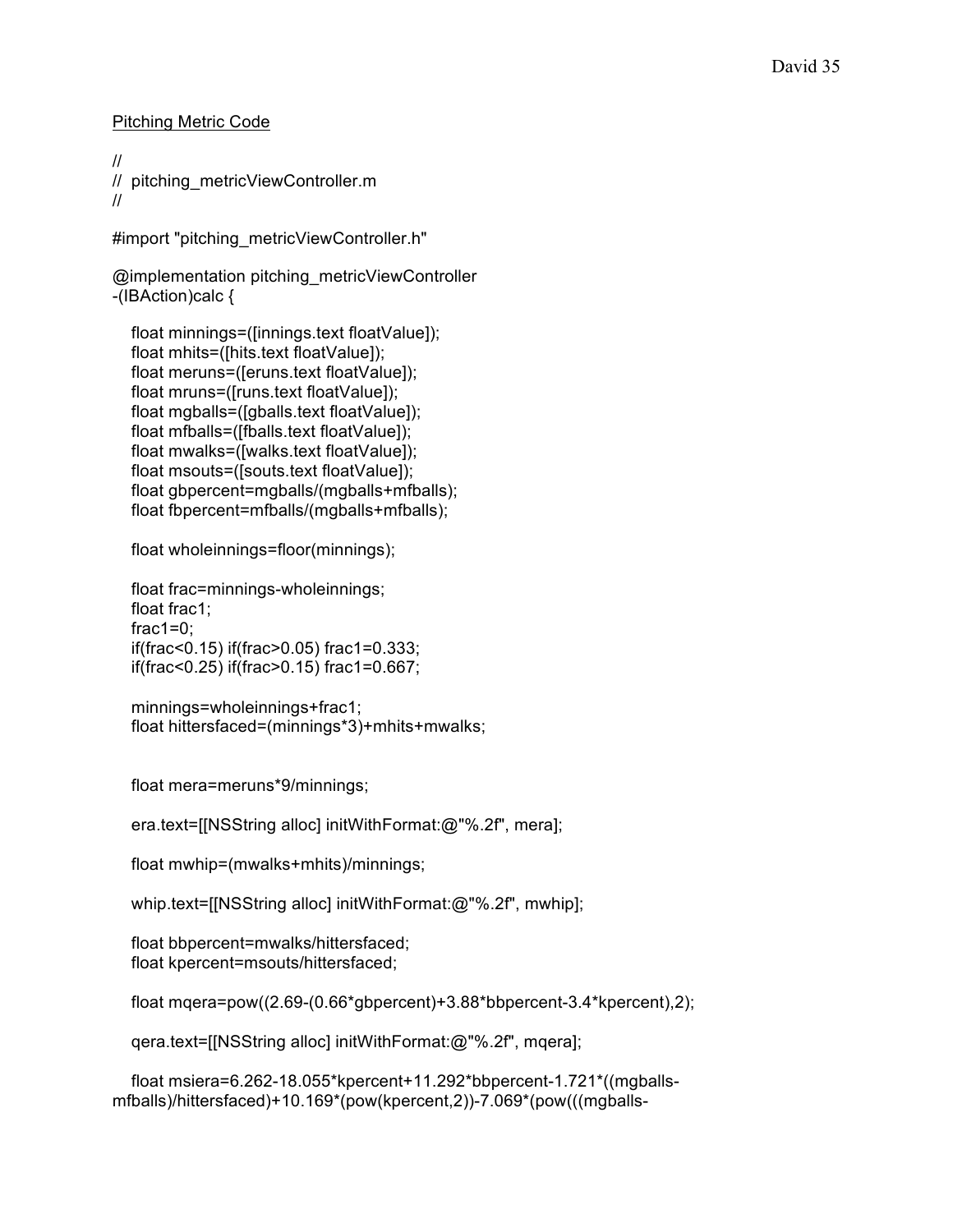mfballs)/hittersfaced),2))+9.561\*(kpercent)\*((mgballs-mfballs)/hittersfaced)- 4.027\*(bbpercent)\*((mgballs-mfballs)/hittersfaced);

// Need to check the siera calc for some kind of +/-

siera.text=[[NSString alloc] initWithFormat:@"%.2f", msiera];

float mkpernine=msouts\*9/minnings;

kpernine.text=[[NSString alloc] initWithFormat:@"%.2f", mkpernine];

float mkperb=msouts/mwalks;

```
kperb.text=[[NSString alloc] initWithFormat:@"%.2f", mkperb];
```

```
}
```

```
/*
```

```
// The designated initializer. Override to perform setup that is required before the view is loaded.
- (id)initWithNibName:(NSString *)nibNameOrNil bundle:(NSBundle *)nibBundleOrNil {
 if ((self = [super initWithNibName:nibNameOrNil bundle:nibBundleOrNil])) {
    // Custom initialization
 }
 return self;
}
*/
/*
// Implement loadView to create a view hierarchy programmatically, without using a nib.
- (void)loadView {
}
*/
/*
// Implement viewDidLoad to do additional setup after loading the view, typically from a nib.
- (void)viewDidLoad {
 [super viewDidLoad];
}
*/
// Override to allow orientations other than the default portrait orientation.
- (BOOL)shouldAutorotateToInterfaceOrientation:(UIInterfaceOrientation)interfaceOrientation {
 return YES;
```
}

```
- (void)didReceiveMemoryWarning {
  // Releases the view if it doesn't have a superview.
 [super didReceiveMemoryWarning];
```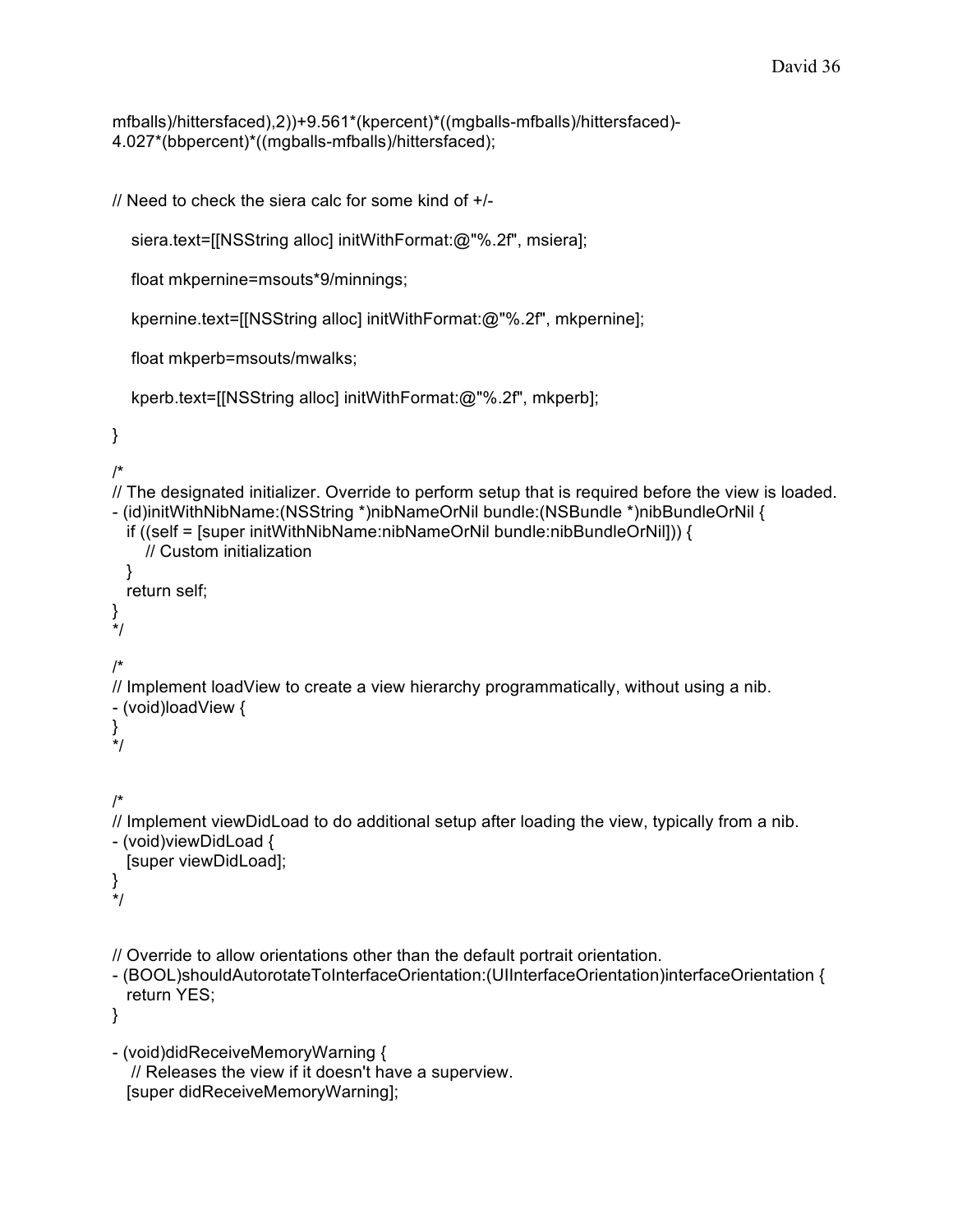```
// Release any cached data, images, etc that aren't in use.
}
- (void)viewDidUnload {
  // Release any retained subviews of the main view.
  \frac{1}{2} e.g. self.myOutlet = nil;
}
- (void)dealloc {
 [super dealloc];
}
```
@end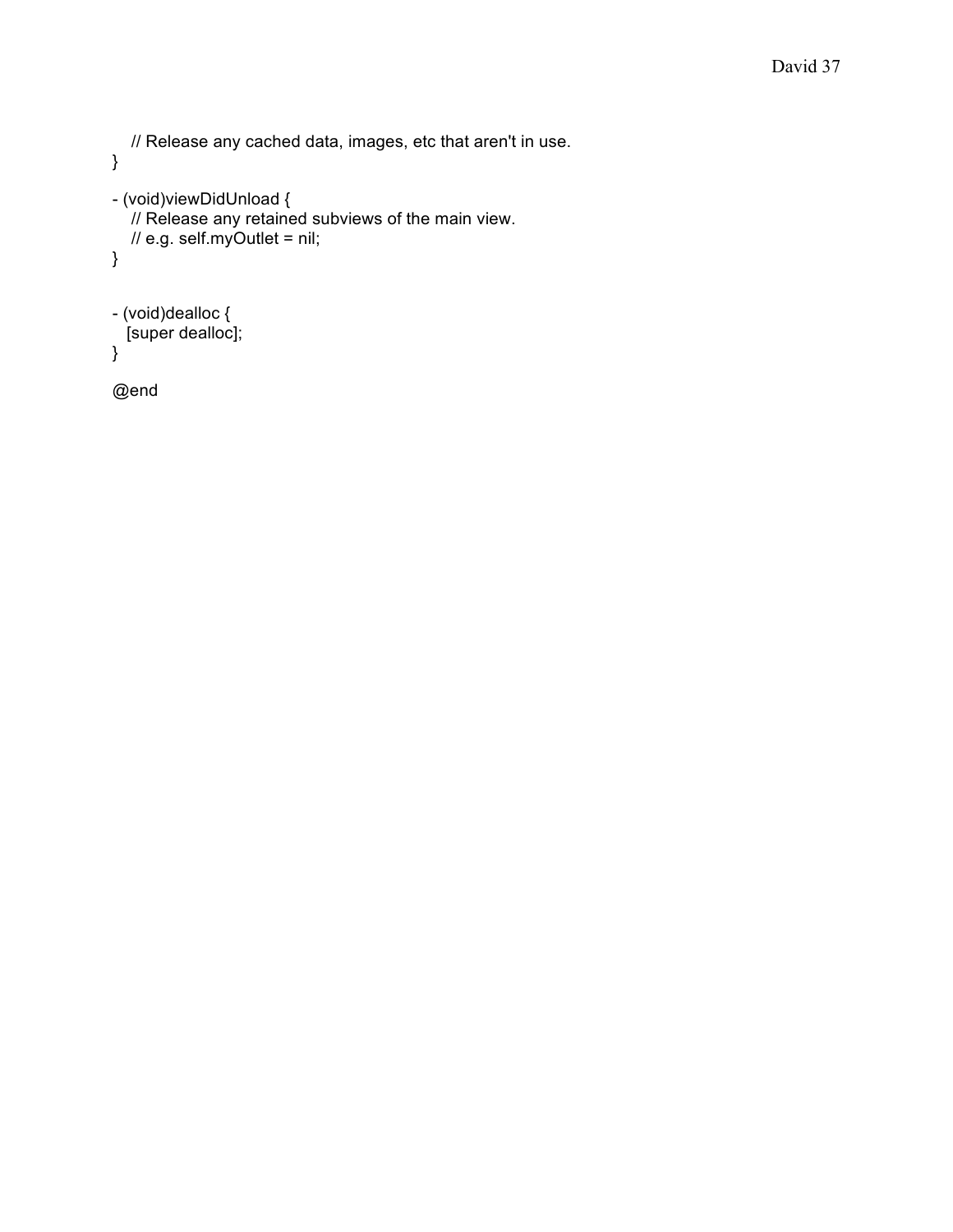```
Core Data Code
```

```
//
// core_data.m
//
#import "DetailViewController.h"
#import "Book.h"
#import "EditingViewController.h"
@implementation DetailViewController
@synthesize book, dateFormatter, undoManager;
#pragma mark -
#pragma mark View lifecycle
- (void)viewDidLoad {
     [super viewDidLoad];
     // Configure the title, title bar, and table view.
     self.title = @"lnfo";
  self.navigationItem.rightBarButtonItem = self.editButtonItem;
     self.tableView.allowsSelectionDuringEditing = YES;
}
- (void)viewWillAppear:(BOOL)animated {
  // Redisplay the data.
  [self.tableView reloadData];
     [self updateRightBarButtonItemState];
}
- (void)setEditing:(BOOL)editing animated:(BOOL)animated {
  [super setEditing:editing animated:animated];
     [self.navigationItem setHidesBackButton:editing animated:animated];
  [self.tableView reloadData];
     if (editing) {
       [self setUpUndoManager];
     }
     else {
       [self cleanUpUndoManager];
       // Save the changes.
       NSError *error;
       if (![book.managedObjectContext save:&error]) {
              // Update to handle the error appropriately.
              NSLog(@"Unresolved error %@, %@", error, [error userInfo]);
```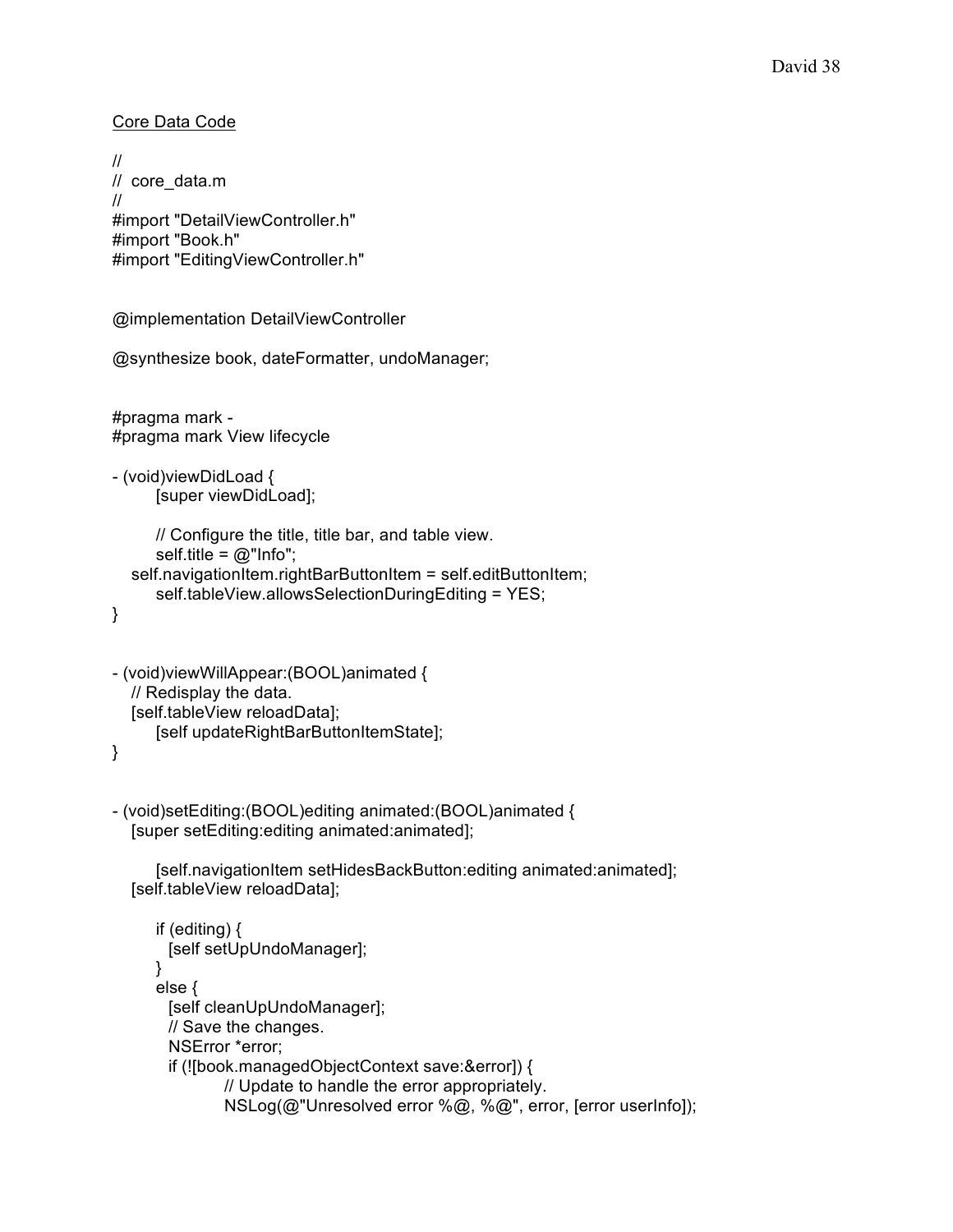```
exit(-1); \# Fail
       }
     }
}
- (void)viewDidUnload {
       self.dateFormatter = nil;
}
- (void)updateRightBarButtonItemState {
     self.navigationItem.rightBarButtonItem.enabled = [book validateForUpdate:NULL];
}
#pragma mark -
#pragma mark Table view data source methods
- (NSInteger)numberOfSectionsInTableView:(UITableView *)tableView {
  // 1 section
  return 1;
}
- (NSInteger)tableView:(UITableView *)tableView numberOfRowsInSection:(NSInteger)section {
  // 10 rows
  return 10;
}
- (UITableViewCell *)tableView:(UITableView *)tableView cellForRowAtIndexPath:(NSIndexPath
*)indexPath {
     static NSString *CellIdentifier = @"Cell";
  UITableViewCell *cell = [tableView dequeueReusableCellWithIdentifier:CellIdentifier];
  if (cell == nil) {
     cell = [[[UITableViewCell alloc] initWithStyle:UITableViewCellStyleValue2
reuseIdentifier:CellIdentifier] autorelease];
       cell.editingAccessoryType = UITableViewCellAccessoryDisclosureIndicator;
  }
     switch (indexPath.row) {
       case 0:
              cell.textLabel.text = @"Name";
              cell.detailTextLabel.text = book.title;
              break;
     case 1:
              cell.textLabel.text = @"Team";
```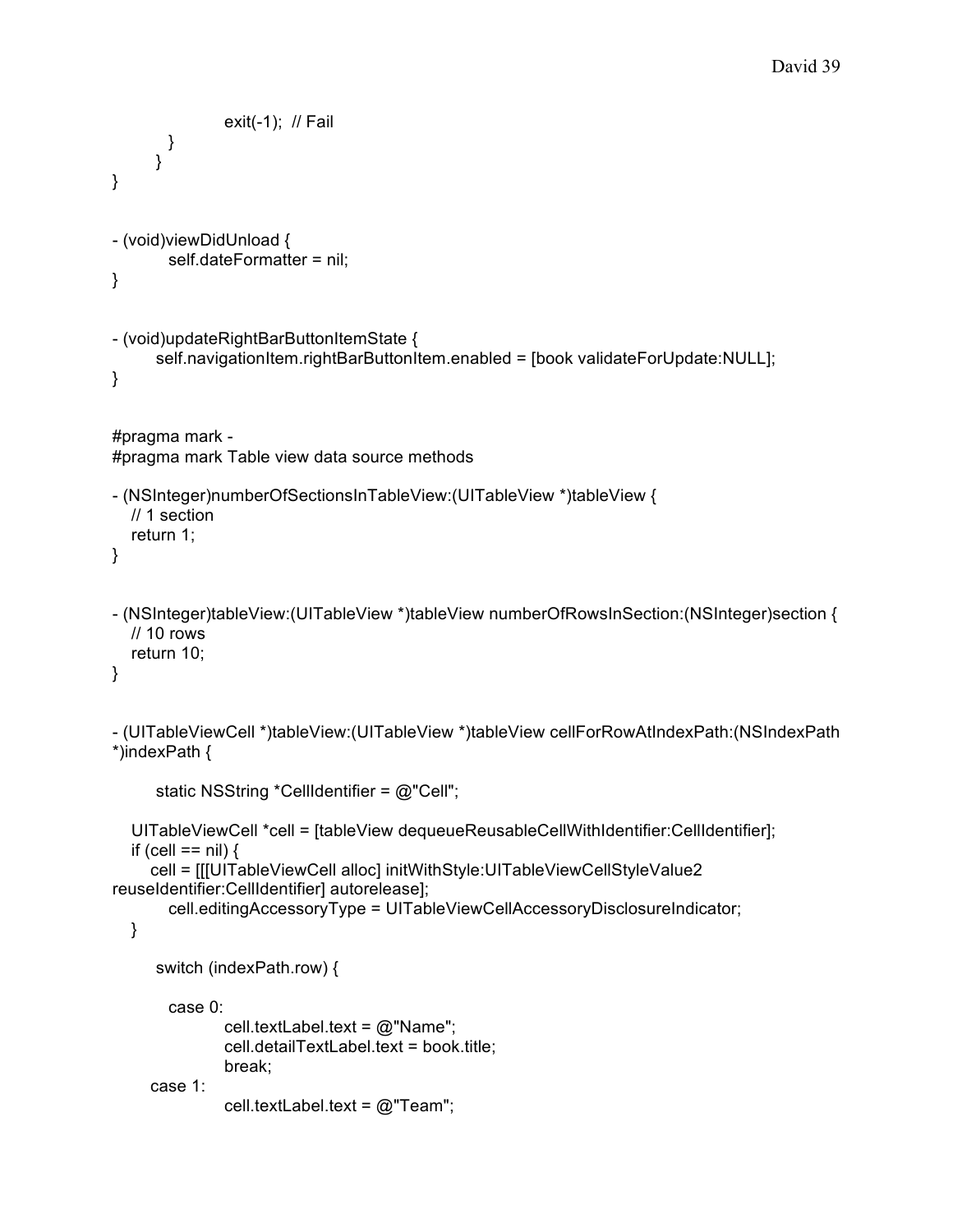```
cell.detailTextLabel.text = book.author;
               break;
     case 2:
               cell.textLabel.text = @"D.O.B.";
               cell.detailTextLabel.text = [self.dateFormatter stringFromDate:book.copyright];
               break;
       case 3:
               cell.textLabel.text = @"Hits";
               cell.detailTextLabel.text = book.hits;
               break;
       case 4:
               cell.textLabel.text = @"Doubles";
               cell.detailTextLabel.text = book.doubles;
               break;
       case 5:
               cell.textLabel.text = @"Triples";
               cell.detailTextLabel.text = book.triples;
               break;
       case 6:
               cell.textLabel.text = @"Home Runs";
               cell.detailTextLabel.text = book.homeruns;
               break;
       case 7:
               cell.textLabel.text = @"At Bats";
               cell.detailTextLabel.text = book.atbats;
               break;
       case 8:
               cell.textLabel.text = @"Walks";
               cell.detailTextLabel.text = book.walks;
               break;
       case 9:
               cell.textLabel.text = @"Strike Outs";
               cell.detailTextLabel.text = book.strikeouts;
               break;
  }
  return cell;
- (NSIndexPath *)tableView:(UITableView *)tv willSelectRowAtIndexPath:(NSIndexPath
*)indexPath {
  // Only allow selection if editing.
  return (self.editing) ? indexPath : nil;
- (void)tableView:(UITableView *)tableView didSelectRowAtIndexPath:(NSIndexPath
*)indexPath {
     if (!self.editing) return;
```
EditingViewController \*controller = [[EditingViewController alloc]

}

}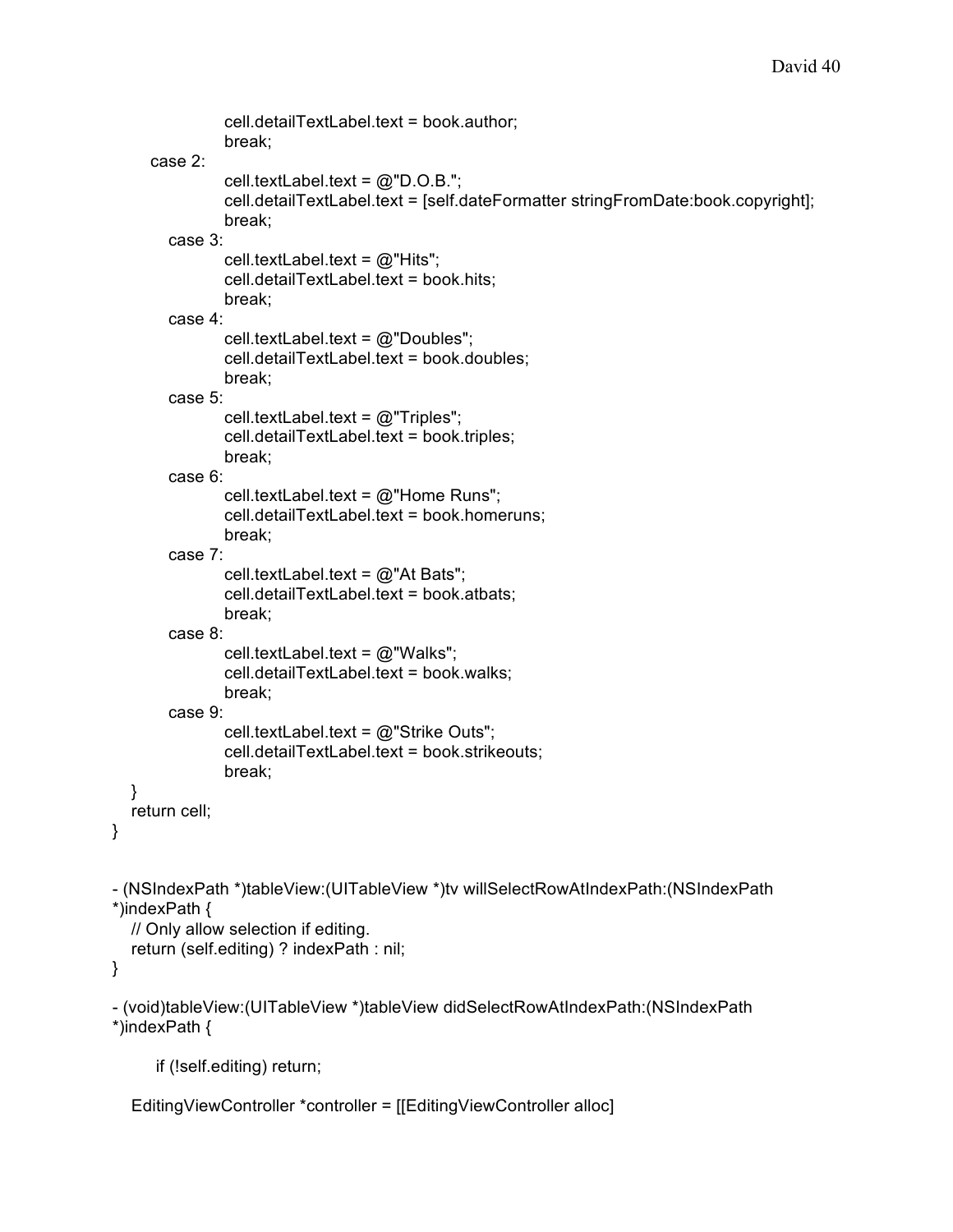```
initWithNibName:@"EditingView" bundle:nil];
  controller.editedObject = book;
  switch (indexPath.row) {
     case 0: \{controller.editedFieldKey = @"title";
       controller.editedFieldName = NSLocalizedString(@"Name", @"display name for title");
       controller.editingDate = NO;
     } break;
     case 1: {
       controller.editedFieldKey = @"author";
              controller.editedFieldName = NSLocalizedString(@"Team", @"display name for
author");
              controller.editingDate = NO;
    } break;
     case 2: {
       controller.editedFieldKey = @"copyright";
              controller.editedFieldName = NSLocalizedString(@"Date of Birth", @"display
name for copyright");
              controller.editingDate = YES;
     } break;
       case 3: {
       controller.editedFieldKey = @"hits";
              controller.editedFieldName = NSLocalizedString(@"Hits", @"hits name for hits");
              controller.editingDate = NO;
       } break;
       case 4: {
       controller.editedFieldKey = @"doubles";
              controller.editedFieldName = NSLocalizedString(@"Doubles", @"doubles name
for doubles");
              controller.editingDate = NO;
       } break;
       case 5: {
       controller.editedFieldKey = @"triples";
              controller.editedFieldName = NSLocalizedString(@"Triples", @"triples name for
triples");
              controller.editingDate = NO;
       } break;
       case 6: {
       controller.editedFieldKey = @"homeruns";
              controller.editedFieldName = NSLocalizedString(@"Home Runs", @"homeruns
name for homeruns");
              controller.editingDate = NO;
       } break;
       case 7: {
       controller.editedFieldKey = @"atbats";
              controller.editedFieldName = NSLocalizedString(@"At Bats", @"atbats name for
atbats");
              controller.editingDate = NO;
       } break;
       case 8: {
```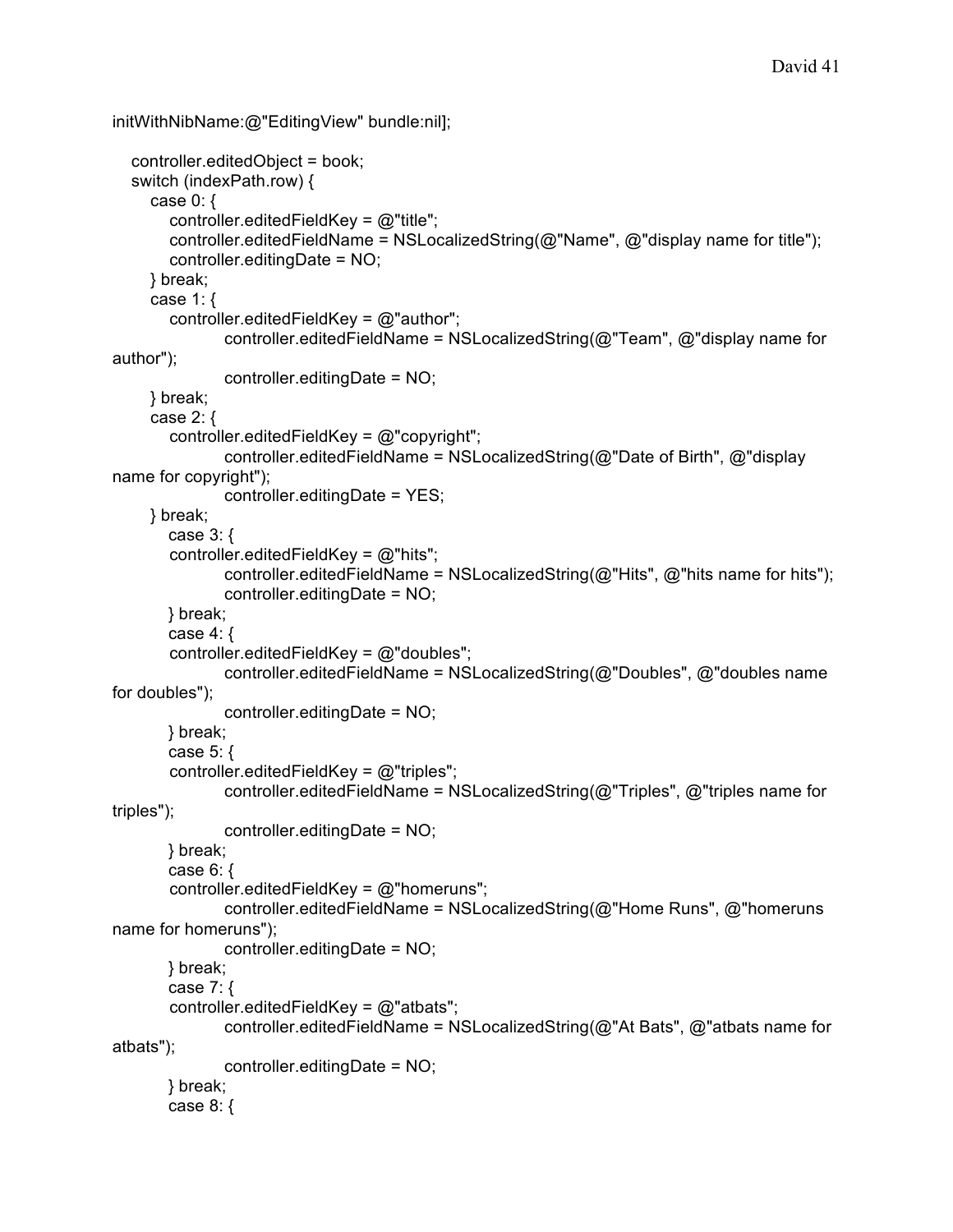```
controller.editedFieldKey = @"walks";
             controller.editedFieldName = NSLocalizedString(@"Walks", @"walks name for
walks");
             controller.editingDate = NO;
       } break;
       case 9: {
       controller.editedFieldKey = @"strikeouts";
             controller.editedFieldName = NSLocalizedString(@"Strike Outs", @"strikeouts
name for strikeouts");
             controller.editingDate = NO;
      } break;
  }
  [self.navigationController pushViewController:controller animated:YES];
     [controller release];
}
- (UITableViewCellEditingStyle)tableView:(UITableView *)tableView
editingStyleForRowAtIndexPath:(NSIndexPath *)indexPath {
     return UITableViewCellEditingStyleNone;
}
- (BOOL)tableView:(UITableView *)tableView
shouldIndentWhileEditingRowAtIndexPath:(NSIndexPath *)indexPath {
     return NO;
}
#pragma mark -
#pragma mark Undo support
- (void)setUpUndoManager {
       if (book.managedObjectContext.undoManager == nil) {
       NSUndoManager *anUndoManager = [[NSUndoManager alloc] init];
       [anUndoManager setLevelsOfUndo:3];
       self.undoManager = anUndoManager;
       [anUndoManager release];
       book.managedObjectContext.undoManager = undoManager;
     }
     NSUndoManager *bookUndoManager = book.managedObjectContext.undoManager;
     NSNotificationCenter *dnc = [NSNotificationCenter defaultCenter];
     [dnc addObserver:self selector:@selector(undoManagerDidUndo:)
name:NSUndoManagerDidUndoChangeNotification object:bookUndoManager];
     [dnc addObserver:self selector:@selector(undoManagerDidRedo:)
```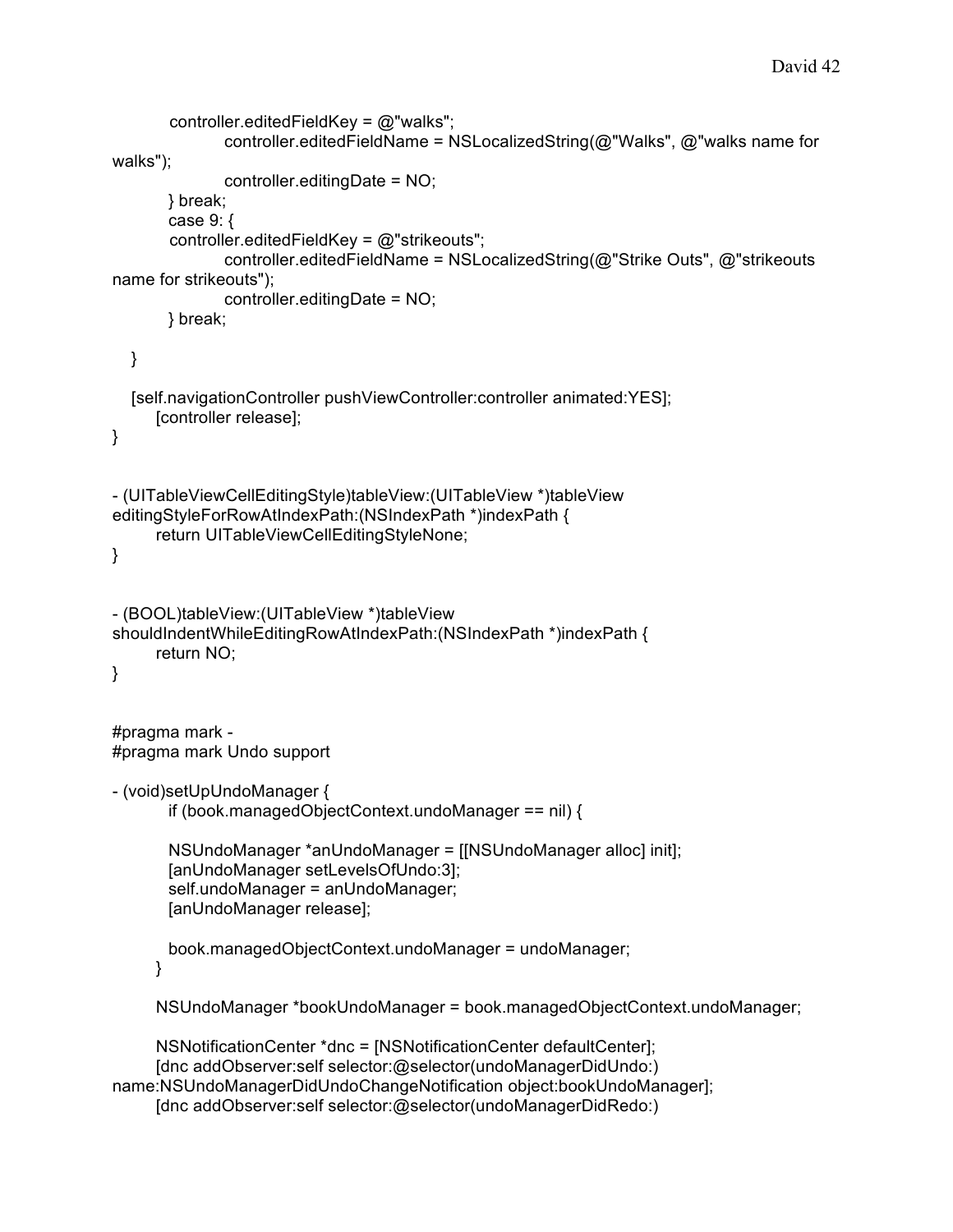name:NSUndoManagerDidRedoChangeNotification object:bookUndoManager]; }

```
- (void)cleanUpUndoManager {
     [[NSNotificationCenter defaultCenter] removeObserver:self];
     if (book.managedObjectContext.undoManager == undoManager) {
       book.managedObjectContext.undoManager = nil;
       self.undoManager = nil;
     }
}
- (NSUndoManager *)undoManager {
     return book.managedObjectContext.undoManager;
}
- (void)undoManagerDidUndo:(NSNotification *)notification {
     [self.tableView reloadData];
     [self updateRightBarButtonItemState];
}
- (void)undoManagerDidRedo:(NSNotification *)notification {
     [self.tableView reloadData];
     [self updateRightBarButtonItemState];
}
- (BOOL)canBecomeFirstResponder {
     return YES;
}
- (void)viewDidAppear:(BOOL)animated {
     [super viewDidAppear:animated];
     [self becomeFirstResponder];
}
- (void)viewWillDisappear:(BOOL)animated {
     [super viewWillDisappear:animated];
     [self resignFirstResponder];
}
```
#pragma mark - #pragma mark Date Formatter